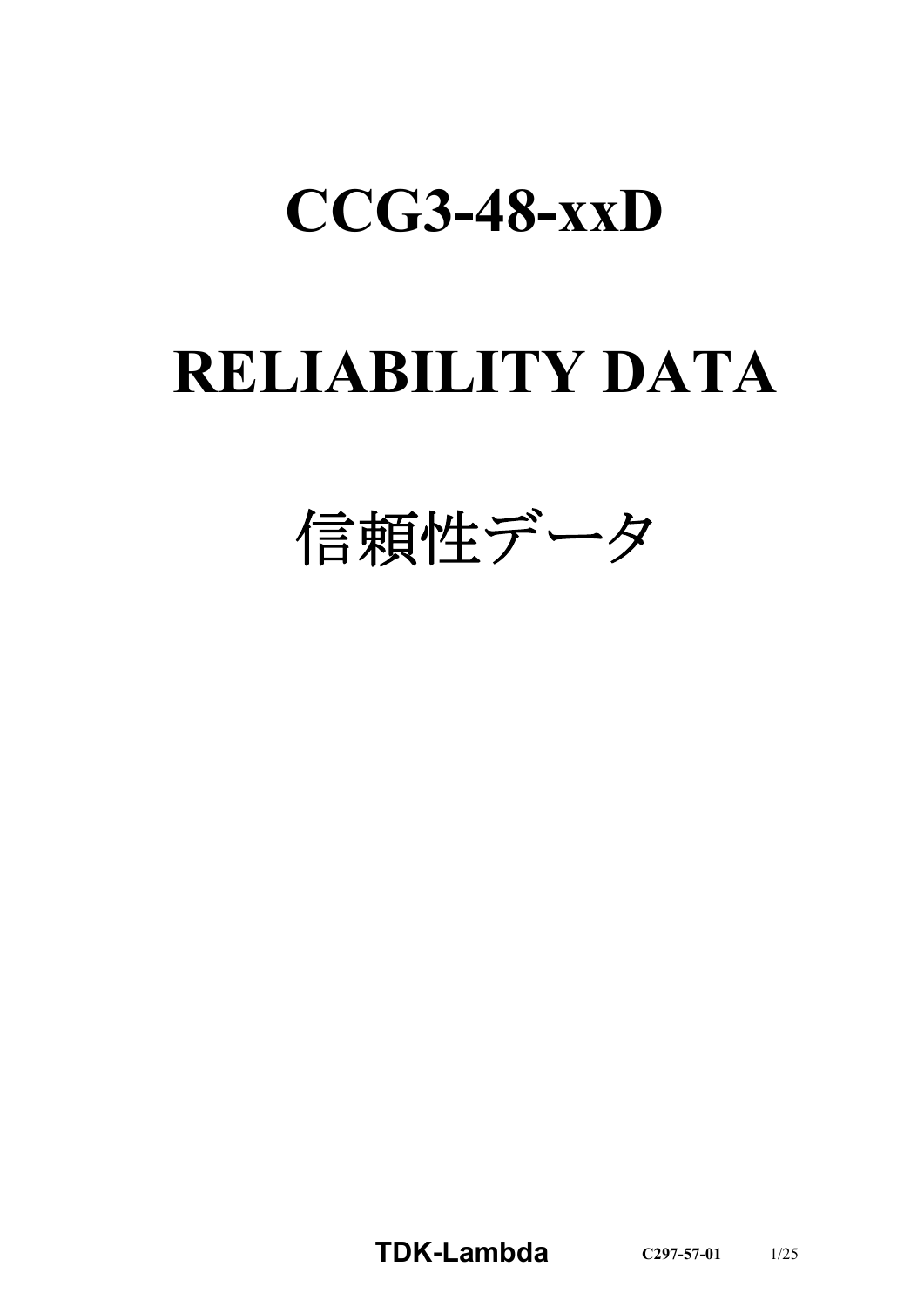#### *RWS 50B-600B Series* **CCG3-48-xxD**

### **INDEX**

#### PAGE

| $1_{\cdot}$ |                                                                                | 3              |
|-------------|--------------------------------------------------------------------------------|----------------|
| 2.          | 部品ディレーティング                                                                     | $\overline{5}$ |
| 3.          | Main Components Temperature Rise AT List ················<br>主要部品温度上昇值         | $\tau$         |
| 4.          | アブノーマル試験 Abnormal Test ……………………………………………                                       | 8              |
| 5.          | 振動試験                                                                           | 10             |
| 6.          | 衝撃試験<br><b>Shock Test</b>                                                      | 12             |
|             | 7. ノイズシミュレート試験                                                                 | 14             |
| 8.          | はんだ耐熱性試験 Resistance to Soldering Heat Test ·······························     | 16             |
| 9.          | 熱衝擊試験 Thermal Shock Test …………………………………………………                                   | 20             |
| 10.         | High Temperature and High Humidity Bias Test <b>··············</b><br>高温加湿通電試験 | 22             |
| 11.         | 高温連続通電試験                                                                       | 24             |

### 使用記号 Terminology Used

|       | +Vin ••••••• + 入力端子          | + Input Terminal               |
|-------|------------------------------|--------------------------------|
|       | -Vin ••••••• 入力端子            | - Input Terminal               |
|       | RC ······ リモートON/OFFコントロール端子 | Remote ON/OFF Control Terminal |
|       | +Vout $\cdots \cdots$ + 出力端子 | $+$ Output Terminal            |
|       | -Vout $\cdots \cdots$ - 出力端子 | - Output Terminal              |
|       | COM …… 共通グラウンド端子             | Common GND Terminal            |
| FG    | ・・・・・・・ フレームグラウンド            | Frame GND                      |
| $\pm$ | •••••• 接地                    | Earth                          |

※記載のデータは代表機種の測定結果ですが、全ての製品はほぼ同等の特性です。

当社標準測定条件における結果であり、参考値としてお考え願います。

The data is the measurement result of a representative model,

but all products show almost the same characteristics.

Test results are reference data based on our standard measurement condition.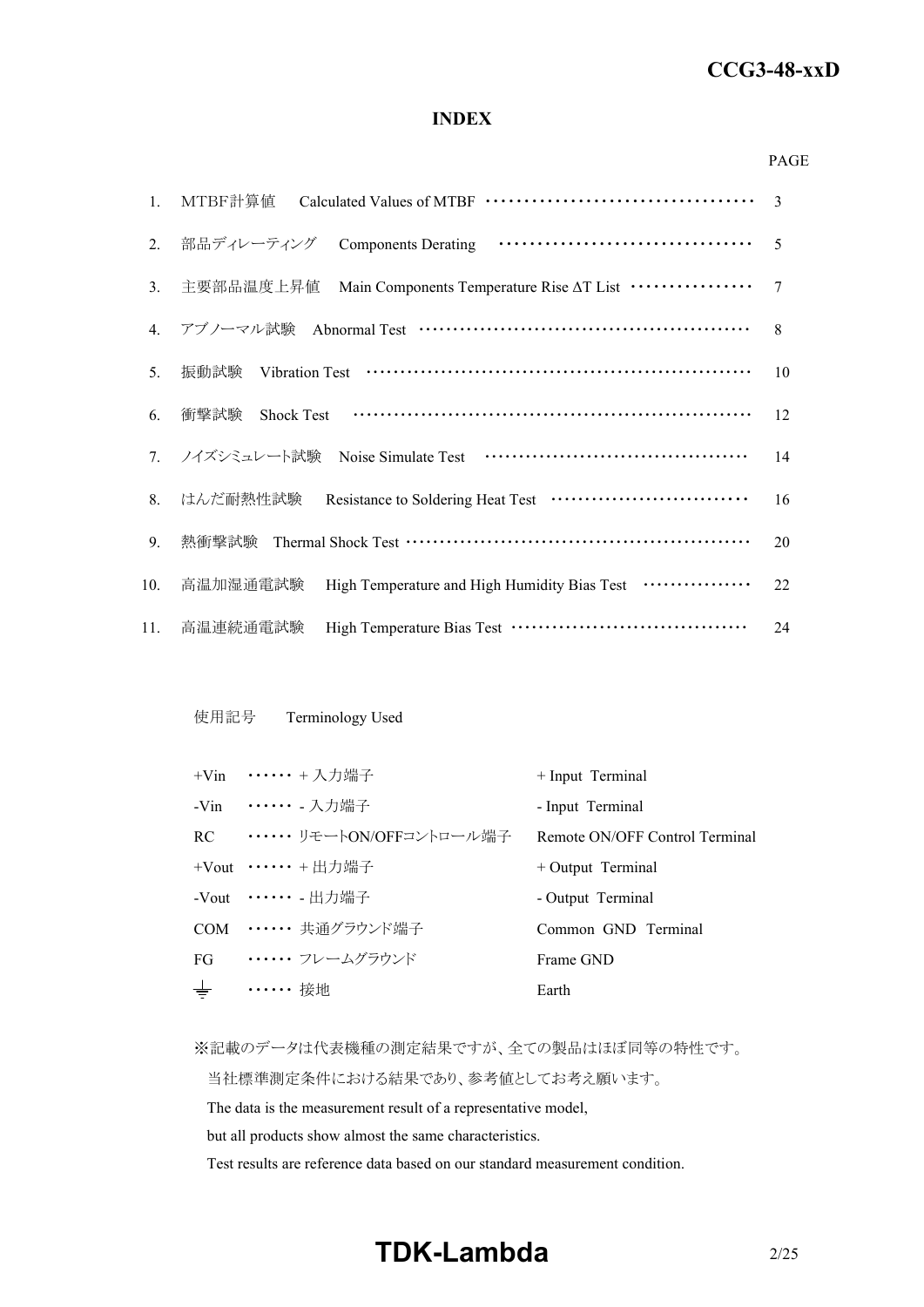### *RWS 50B-600B Series* **CCG3-48-xxD**

### **1. MTBF**計算値 **Calculated Values of MTBF**

#### **MODEL : CCG3-48-12D**

#### **(1)** 算出方法 **Calculating Method**

Telcordiaの部品ストレス解析法(\*1)で算出されています。 故障率λssは、それぞれの部品ごとに電気ストレスと動作温度によって決定されます。 Calculated based on parts stress reliability prediction of Telcordia(\*1). Individual failure rate λss is calculated by the electric stress and temperature rise of the each devices.

> \*1: Telcordia document "Reliability Prediction Procedure for Electronic Equipment" (Document number SR-332,Issue3)

$$
\langle \hat{\mathbf{g}} | \mathbf{H} \mathbf{x} \rangle \qquad MTBF = \frac{1}{\lambda_{equip}} = \frac{1}{\pi_E \sum_{i=1}^{m} N_i \cdot \lambda_{ssi}} \times 10^9 \qquad \text{iff } (\text{hours})
$$
\n
$$
\lambda_{ssi} = \lambda_{Gi} \cdot \pi_{Qi} \cdot \pi_{Si} \cdot \pi_{Ti}
$$

$$
\lambda_{\text{equip}} : \hat{\pm} \circledR \circledR \circledR \circledR
$$
\n
$$
\lambda_{\text{equip}}
$$
\n
$$
\therefore \hat{\pm} \circledR \circledR
$$
\n
$$
\text{Total Equipment failure rate (FITs = Failure in 109 hours)}
$$

- <sup>l</sup>*Gi* : i 番目の部品に対する基礎故障率 Generic failure rate for the ith device
- <sup>p</sup>*Qi* : i番目の部品に対する品質ファクタ Quality factor for the ith device
- <sup>p</sup>*Si* : i番目の部品に対するストレスファクタ Stress factor for the ith device
- <sup>p</sup>*Ti* : i番目の部品に対する温度ファクタ Temperature factor for the ith device
- *m* : 異なる部品の数 Number of different device types
- *Ni* : i番目の部品の個数 Quantity of ith device type
- <sup>p</sup>*<sup>E</sup>* : 機器の環境ファクタ Equipment environmental factor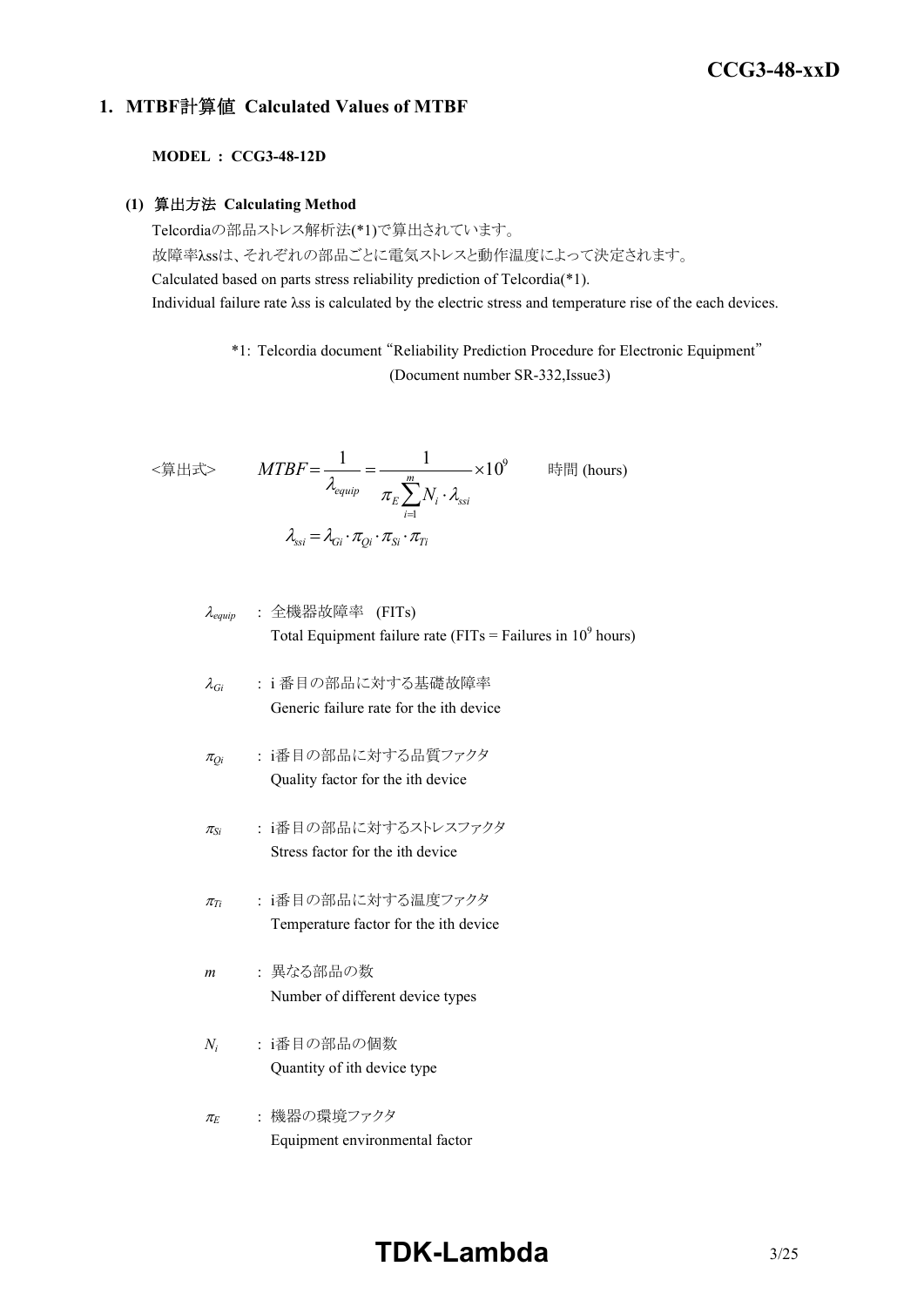### **(2) MTBF**値 **MTBF Values**

条件 Conditions

| ・ 入力電圧  : 48VDC |                      | ・環境ファクタ : GF (Ground, Fixed) |
|-----------------|----------------------|------------------------------|
| Input Voltage   | Environmental Factor |                              |



### **(2)-1 CCG3-48-12D**

| Ambient        | <b>MTBF</b>                  |                              |  |  |  |  |  |  |  |
|----------------|------------------------------|------------------------------|--|--|--|--|--|--|--|
| temperature    | Output Current: 0.065A (50%) | Output Current: 0.13A (100%) |  |  |  |  |  |  |  |
| $25^{\circ}$ C | 18,072,438 (hours)           | 15,542,470 (hours)           |  |  |  |  |  |  |  |
| $40^{\circ}$ C | 12,106,592 (hours)           | 10,131,193 (hours)           |  |  |  |  |  |  |  |
| $60^{\circ}$ C | 6,000,277 (hours)            | 4,746,278 (hours)            |  |  |  |  |  |  |  |
| $85^{\circ}$ C | 1,902,941 (hours)            | 1,456,153 (hours)            |  |  |  |  |  |  |  |
| $92.5$ °C      | 1,283,409 (hours)            |                              |  |  |  |  |  |  |  |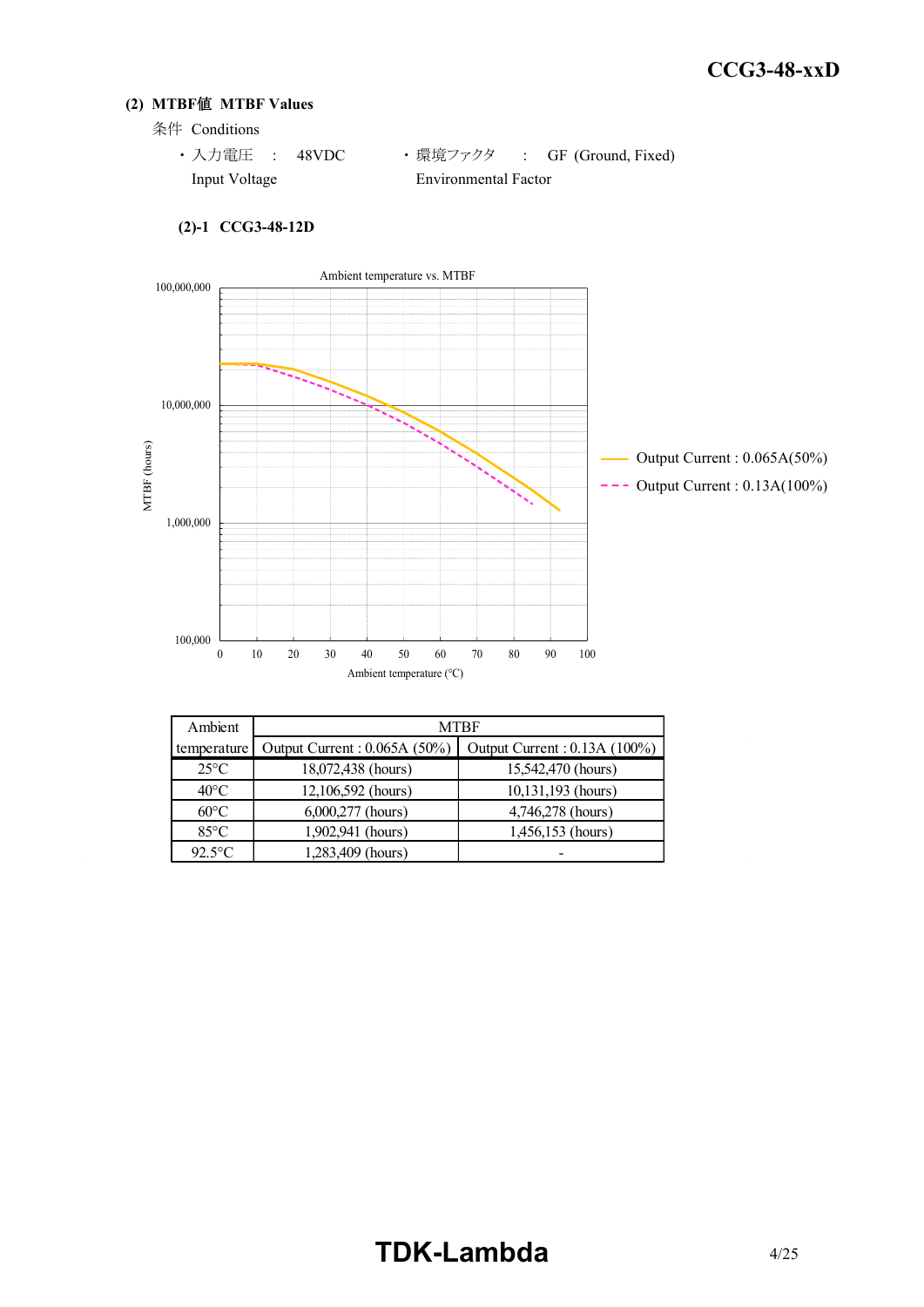### **2.** 部品ディレーティング **Components Derating**

### **MODEL : CCG3-48-12D**

### **(1)** 算出方法 **Calculating Method**

- (a) 測定方法 Measuring Method
	-
	-
	-
	- ・ 取り付け : 水平置き Mounting Horizontal
	- ・ 入力電圧 : 48VDC ・ 出力電流 : CCG3-48-12D 0.13A (100%) Input Voltage **Output Current**
	- 周囲温度 : 85°C · 哈却法 : 自然空冷 Ambient Temperature Cooling Natural Convection
- (b) 半導体 Semiconductors

ケース温度、消費電力、熱抵抗より使用状態の接合点温度を求め最大定格、接合点温度との比較を 求めました。

Compared with maximum junction temperature and actual one which is calculated based on case temperature, power dissipation and thermal impedance.

- (c) IC、抵抗、コンデンサ等 IC, Resistors, Capacitors, etc. 周囲温度、使用状態、消費電力など、個々の値は設計基準内に入っています。 Ambient temperature, operating condition, power dissipation and so on are within derating criteria.
- (d) 熱抵抗算出方法 Calculating method of thermal impedance

|                                     | $\theta_{j-l} = \frac{T_j(\text{max}) - T_l}{P_j(\text{max})}$<br>$\theta_{j-c} = \frac{T_j(\text{max}) - T_c}{P_i(\text{max})}$<br>$\theta_{j-a} = \frac{T_j(\text{max}) - T_a}{P_j(\text{max})}$ |
|-------------------------------------|----------------------------------------------------------------------------------------------------------------------------------------------------------------------------------------------------|
| $T_c$                               | : ディレーティングの始まるケース温度 一般に25℃<br>Case Temperature at Start Point of Derating; 25°C in General                                                                                                         |
| $T_a$                               | : ディレーティングの始まる周囲温度 一般に25℃<br>Ambient Temperature at Start Point of Derating; 25°C in General                                                                                                       |
| T <sub>i</sub>                      | : ディレーティングの始まるリード温度 一般に25°C<br>Lead Temperature at Start Point of Derating; 25 <sup>°</sup> C in General                                                                                           |
| $(P_{ch}(\text{max}))$              | $P_i$ (max) : 最大接合点(チャネル)損失<br>Maximum Junction (channel) Dissipation                                                                                                                              |
| $(T_{ch}(\text{max}))$              | $T_j$ (max) : 最大接合点(チャネル)温度<br>Maximum Junction (channel) Temperature                                                                                                                              |
| $\theta_{j-c}$<br>$(\theta_{ch-c})$ | : 接合点(チャネル)からケースまでの熱抵抗<br>Thermal Impedance between Junction (channel) and Case                                                                                                                    |
| $\theta_{i-a}$<br>$(\theta_{ch-a})$ | : 接合点から周囲までの熱抵抗<br>Thermal Impedance between Junction (channel) and Air                                                                                                                            |
| $\theta_{i-l}$<br>$(\theta_{ch-l})$ | : 接合点からリードまでの熱抵抗<br>Thermal Impedance between Junction (channel) and Lead                                                                                                                          |

## **TDK-Lambda** 5/25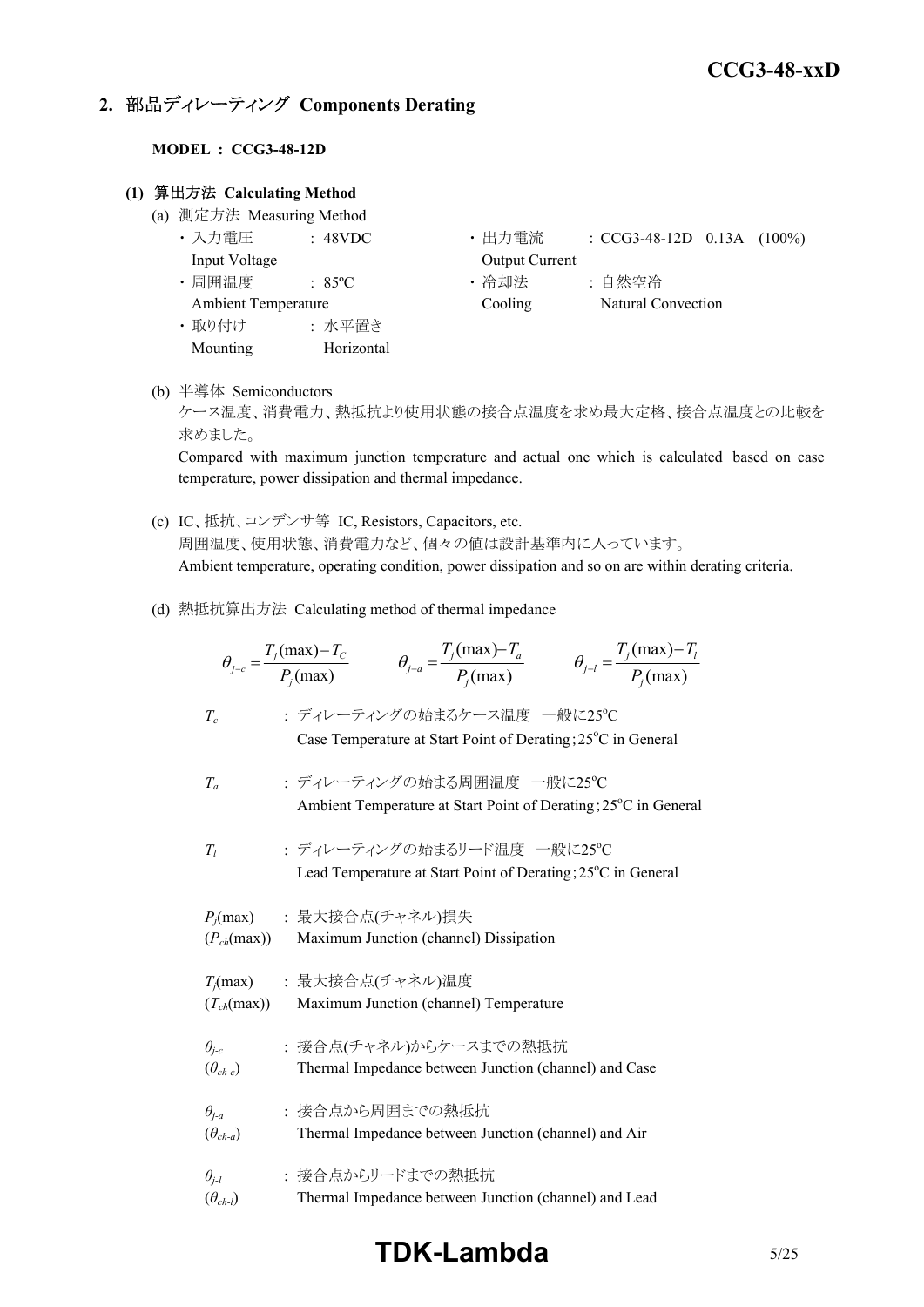| 部品番号             | 部品名                 | 最大定格                         | 使用状態                       | ディレーティング率       |
|------------------|---------------------|------------------------------|----------------------------|-----------------|
| Location No.     | Part Name           | Maximum Rating               | <b>Actual Rating</b>       | Derating Factor |
| Q1               | <b>CHIP MOS FET</b> | $Tj$ (max) : 150 °C          | $T_1$ : 108.9°C            | 72.6%           |
| D <sub>101</sub> | <b>CHIP SBD</b>     | $Tj$ (max) : 150 °C          | $Ti: 106.4$ <sup>o</sup> C | 70.9%           |
| D <sub>102</sub> | <b>CHIP SBD</b>     | $Ti$ (max) : $150^{\circ}$ C | $Ti: 106.4$ <sup>o</sup> C | 70.9%           |
| A1               | <b>CHIP IC</b>      | $Ti$ (max) : $150^{\circ}$ C | $Ti: 103.9^{\circ}C$       | 69.3%           |
| A101             | <b>CHIP IC</b>      | $Tj(max): 150^{\circ}C$      | $Ti: 106.2$ <sup>o</sup> C | 70.8%           |
| PC <sub>1</sub>  | <b>CHIP COUPLER</b> | $Tj$ (max) : 125 °C          | $Ti: 105.1$ <sup>o</sup> C | 84.1%           |

### **(2)** 部品ディレーティング表 **Components Derating List**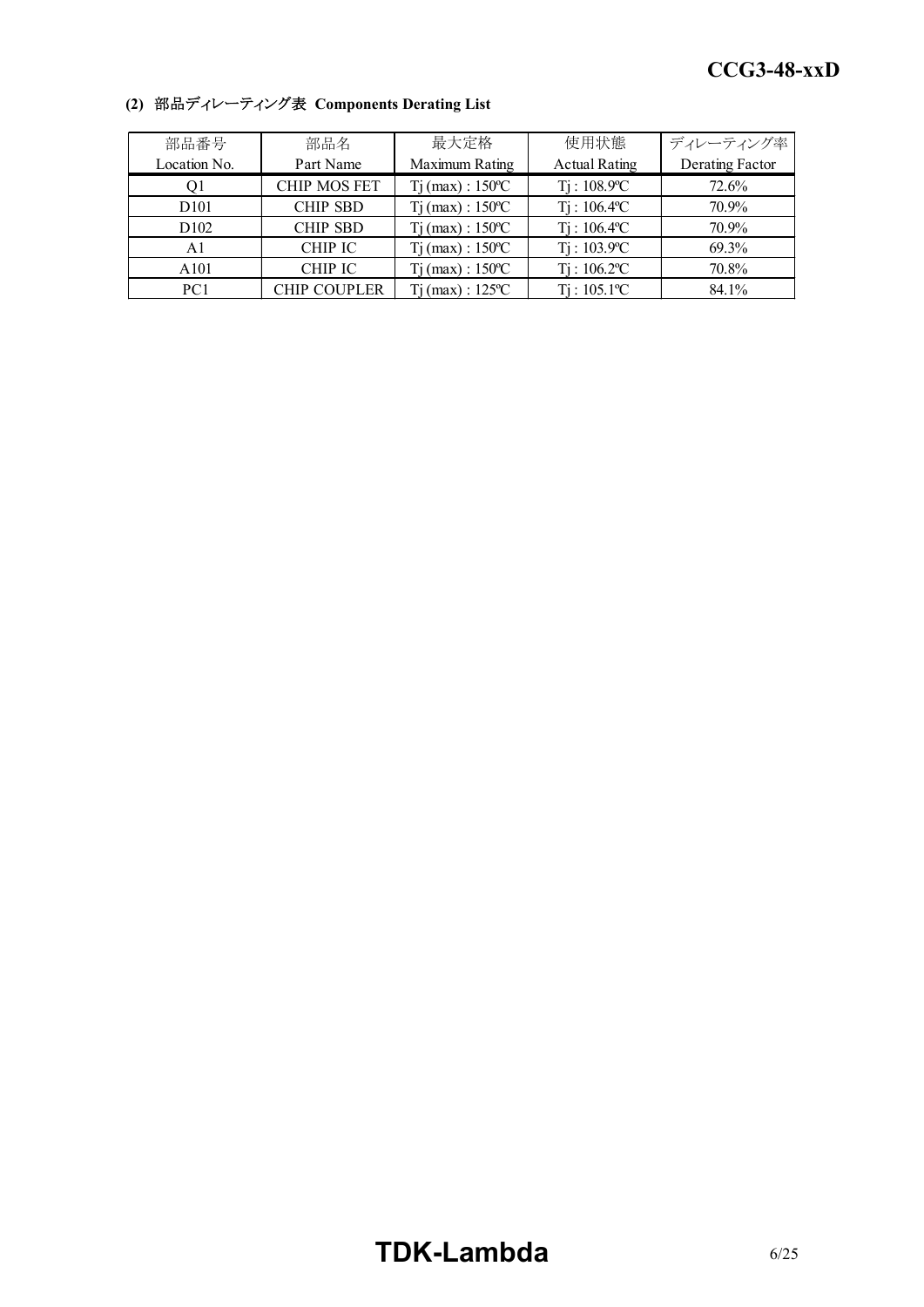#### *INSTRUCTION MANUAL* **3.** 主要部品温度上昇値 **Main Components Temperature Rise ΔT List**

**MODEL : CCG3-48-12D**





### **(2)** 測定結果 **Measuring Results**

| 部品番号              | 部品名                 | 温度上昇值 ΔT              |
|-------------------|---------------------|-----------------------|
| Location No.      | Part Name           | Temperature Rise      |
| Ql                | <b>CHIP MOS FET</b> | $22.7$ °C             |
| D <sub>10</sub> 1 | <b>CHIP SBD</b>     | $18.6$ °C             |
| D <sub>102</sub>  | <b>CHIP SBD</b>     | $19.2$ <sup>o</sup> C |
| A <sub>1</sub>    | <b>CHIP IC</b>      | 18.8°C                |
| A101              | <b>CHIP IC</b>      | $17.7$ °C             |
| PC <sub>1</sub>   | <b>CHIP COUPLER</b> | $16.5$ °C             |
| Ll                | <b>CHOKE COIL</b>   | $12.8$ °C             |
| T1                | TRANS, PULSE        | $21.7$ <sup>o</sup> C |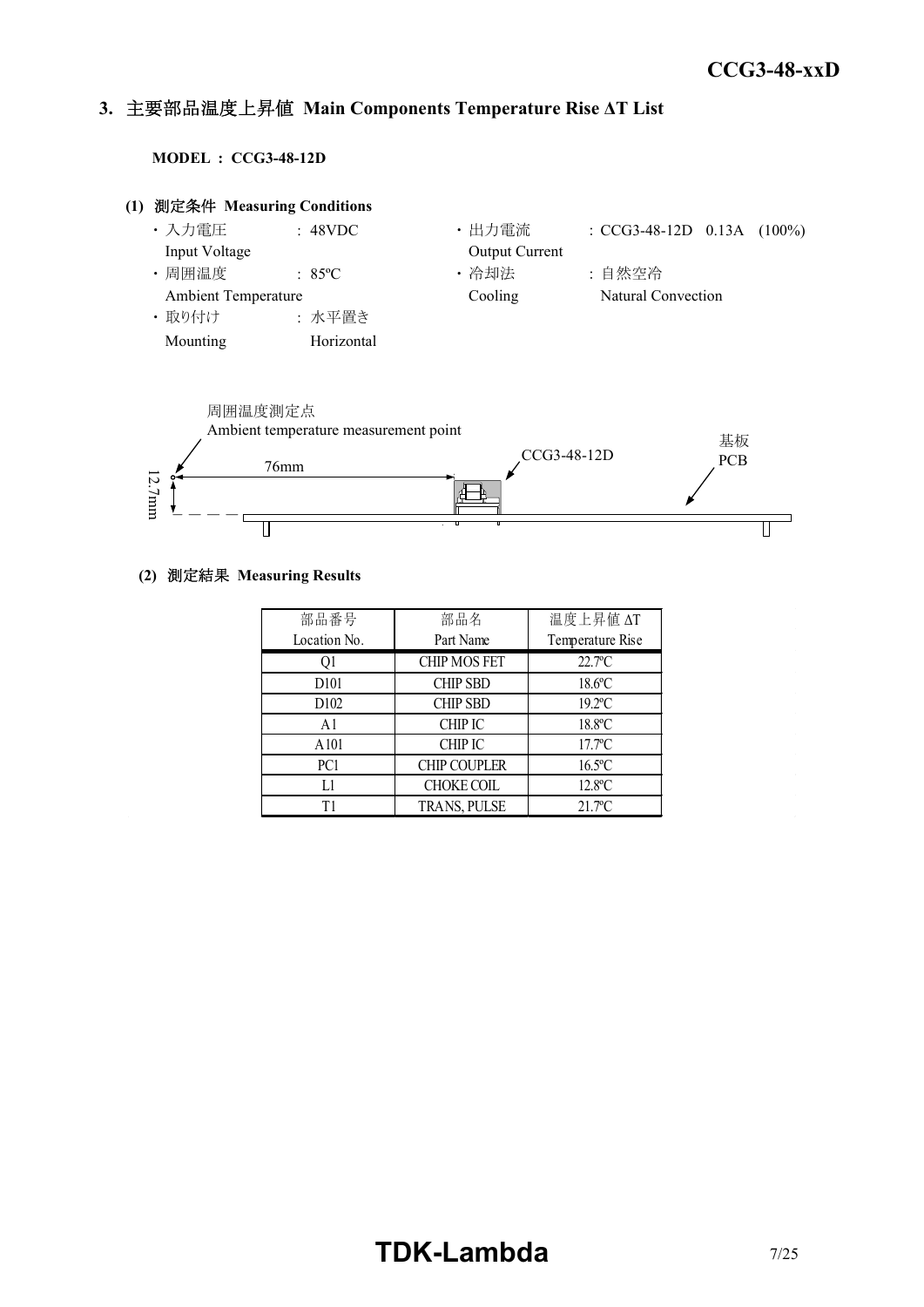### **4.** アブノーマル試験 **Abnormal Test**

### **MODEL : CCG3-48-12D**

### **(1)** 試験条件 **Test Conditions**

・ 入力電圧 : 76VDC Input Voltage ・ 出力電流 : CCG3-48-12D 0.13A (100%) Output Current ・ 周囲温度 : 25ºC

Ambient Temperature

### **(2)** 試験回路 **Test Circuit**



・ ヒューズ (F1) : 1.25A (DC86V11CT 1.25A, SOC) Fuse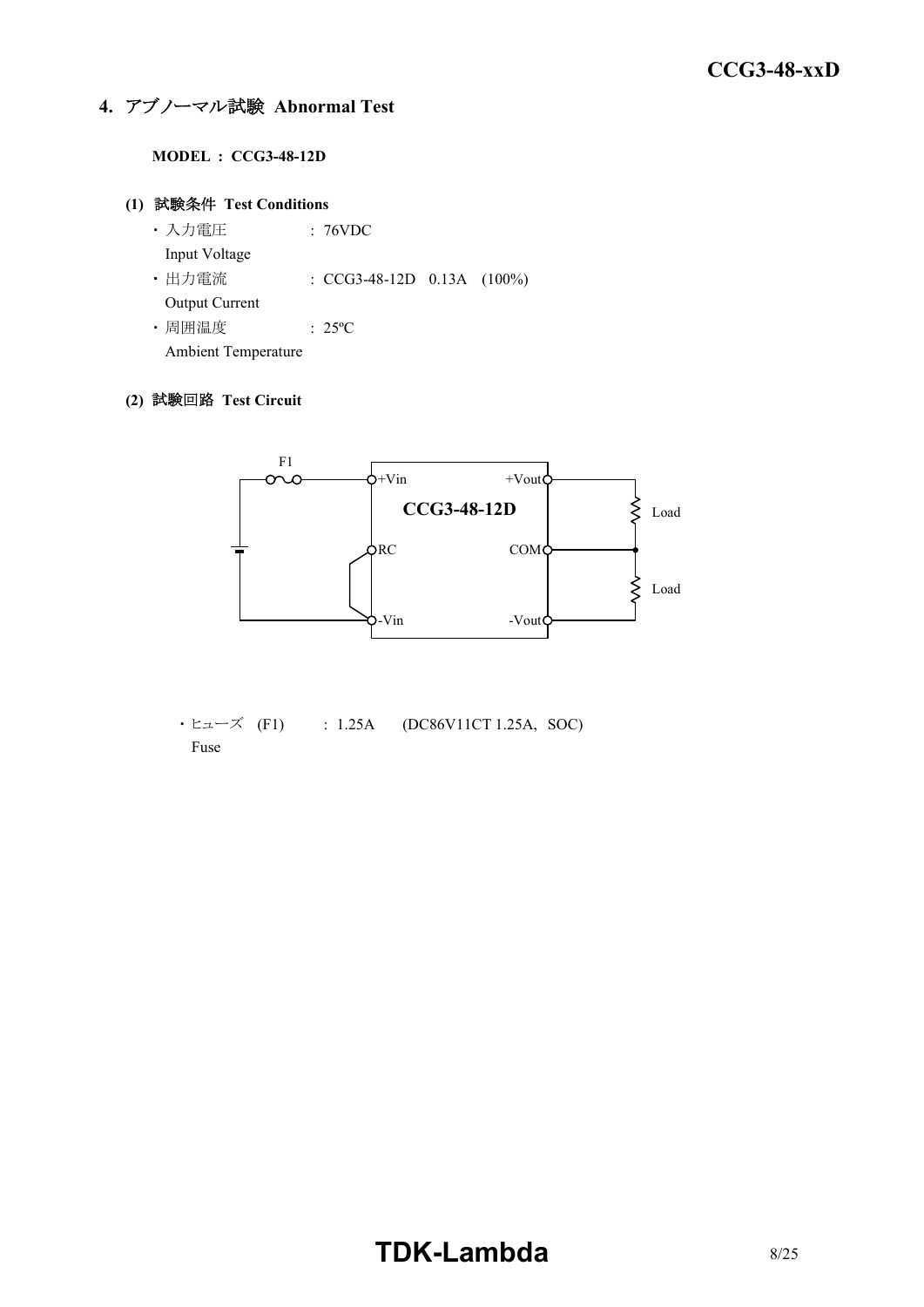#### *RWS 50B-600B Series* **CCG3-48-xxD**

### **(3)** 試験結果 **Test Results**

(Da:Damaged)

|                | Test position     |                                    |                                           | Test<br>mode                                                   | Test result           |             |             |         |                                                                                |             |                                                           |                                                   |                                              |                         |                       |                         |                                                                                                                         |  |
|----------------|-------------------|------------------------------------|-------------------------------------------|----------------------------------------------------------------|-----------------------|-------------|-------------|---------|--------------------------------------------------------------------------------|-------------|-----------------------------------------------------------|---------------------------------------------------|----------------------------------------------|-------------------------|-----------------------|-------------------------|-------------------------------------------------------------------------------------------------------------------------|--|
|                |                   |                                    |                                           |                                                                | $\rm{a}$              | $\mathbf b$ | $\mathbf c$ | $\rm d$ | $\mathbf{e}% _{B}=\mathbf{e}_{B}+\mathbf{e}_{B}+\mathbf{e}_{B}+\mathbf{e}_{B}$ | $\mathbf f$ | g                                                         | $\,$ h                                            | I                                            |                         | k                     | 1                       |                                                                                                                         |  |
| No.            |                   | 部品No. 試験端子                         | シ<br>$\equiv$<br>$\mathbf{I}$<br>$\vdash$ | 才<br>$\overline{\phantom{a}}$<br>$\mathcal{I}$<br>$\checkmark$ | 発<br>火                | 発<br>煙      | 破<br>裂      | 異<br>臭  | 赤<br>熱                                                                         | 破<br>損      | E<br>그<br>$\begin{array}{c} \hline \end{array}$<br>ズ<br>断 | $\circ$<br>$\overline{\mathbf{V}}$<br>$\mathbf P$ | $\bigcirc$<br>$\mathsf{C}$<br>$\overline{P}$ | 出<br>力<br>断             | 変化な<br>$\overline{L}$ | そ<br>$\mathcal{O}$<br>他 | 記事                                                                                                                      |  |
|                | Location<br>No.   | Test<br>point                      | Short                                     | Open                                                           | $\operatorname{Fire}$ | Smoke       | Burst       | Smell   | Red hot                                                                        | Damaged     | Fuse blown                                                |                                                   |                                              | output<br>$\frac{1}{2}$ | No change             | Others                  | Note                                                                                                                    |  |
|                |                   | $D-S$                              | ●                                         |                                                                |                       |             |             |         |                                                                                |             | $\bullet$                                                 |                                                   |                                              | C                       |                       |                         |                                                                                                                         |  |
|                |                   | $D-G$                              | $\bullet$                                 |                                                                |                       |             |             |         |                                                                                | ●           | $\bullet$                                                 |                                                   |                                              | e                       |                       |                         | Da:Q3,A1,D8                                                                                                             |  |
| $\mathbf{1}$   | Q1                | $G-S$                              | $\bullet$                                 |                                                                |                       |             |             |         |                                                                                |             |                                                           |                                                   |                                              | C                       |                       |                         |                                                                                                                         |  |
|                |                   | $\mathbf D$                        |                                           | ●                                                              |                       |             |             |         |                                                                                |             |                                                           |                                                   |                                              | 0                       |                       |                         |                                                                                                                         |  |
|                |                   | S                                  |                                           |                                                                |                       |             |             |         |                                                                                |             |                                                           |                                                   |                                              |                         |                       |                         |                                                                                                                         |  |
|                |                   | $\mathbf G$                        |                                           | $\bullet$                                                      |                       |             |             |         |                                                                                |             |                                                           |                                                   |                                              | e                       |                       |                         |                                                                                                                         |  |
| $\overline{2}$ | D <sub>10</sub> 1 | $\mathbf{A}\text{-}\mathbf{K}$     |                                           |                                                                |                       |             |             |         |                                                                                |             |                                                           |                                                   | e                                            |                         |                       |                         |                                                                                                                         |  |
|                |                   | $\mathbf{A} / \mathbf{K}$          |                                           | ●                                                              |                       |             |             |         |                                                                                |             |                                                           |                                                   | ●                                            |                         |                       | $\bullet$               | $\text{Vo}(+)12\text{V}\rightarrow 0\text{V}, \text{Vo}(-)12\text{V}\rightarrow 24\text{V}$                             |  |
| 3              | D <sub>102</sub>  | $A-K$<br>$\mathbf{A} / \mathbf{K}$ | $\bullet$                                 |                                                                |                       |             |             |         |                                                                                |             |                                                           |                                                   |                                              |                         |                       | $\bullet$               | $\operatorname{Vo}(+)12\mathrm{V}\rightarrow 24\mathrm{V}, \operatorname{Vo}(\cdot)12\mathrm{V}\rightarrow 0\mathrm{V}$ |  |
|                |                   | $1 - 2$                            | $\bullet$                                 |                                                                |                       |             |             |         |                                                                                |             |                                                           |                                                   | ●                                            |                         |                       | 0                       | 出力電圧増加 Output voltage increase                                                                                          |  |
|                |                   | $3 - 4$                            | $\bullet$                                 |                                                                |                       |             |             |         |                                                                                |             |                                                           |                                                   |                                              | $\bullet$               |                       |                         |                                                                                                                         |  |
|                |                   | $\mathbf{1}$                       |                                           |                                                                |                       |             |             |         |                                                                                |             |                                                           |                                                   |                                              |                         |                       | ●                       | 出力電圧増加 Output voltage increase                                                                                          |  |
| $\overline{4}$ | PC1               | $\overline{2}$                     |                                           | 0                                                              |                       |             |             |         |                                                                                |             |                                                           |                                                   |                                              |                         |                       | 0                       | 出力電圧増加 Output voltage increase                                                                                          |  |
|                |                   | 3                                  |                                           | ●                                                              |                       |             |             |         |                                                                                |             |                                                           |                                                   | ●                                            |                         |                       | $\bullet$               | 出力電圧増加 Output voltage increase                                                                                          |  |
|                |                   | $\overline{4}$                     |                                           | $\bullet$                                                      |                       |             |             |         |                                                                                |             |                                                           |                                                   | $\bullet$                                    |                         |                       | $\bullet$               | 出力電圧増加 Output voltage increase                                                                                          |  |
| 5              | L1                |                                    |                                           |                                                                |                       |             |             |         |                                                                                |             |                                                           |                                                   |                                              |                         | $\bullet$             |                         |                                                                                                                         |  |
|                |                   |                                    |                                           |                                                                |                       |             |             |         |                                                                                |             |                                                           |                                                   |                                              | ●                       |                       |                         |                                                                                                                         |  |
|                |                   | $1 - 2$                            | $\bullet$                                 |                                                                |                       |             |             |         |                                                                                |             | $\bullet$                                                 |                                                   |                                              | $\bullet$               |                       |                         |                                                                                                                         |  |
|                |                   | $2 - 3$                            |                                           |                                                                |                       |             |             |         |                                                                                |             |                                                           |                                                   | 0                                            |                         |                       |                         |                                                                                                                         |  |
|                |                   | $3 - 4$                            | 0                                         |                                                                |                       |             |             |         |                                                                                |             |                                                           |                                                   |                                              | Œ                       |                       |                         |                                                                                                                         |  |
|                |                   | $5 - 6$                            | $\bullet$                                 |                                                                |                       |             |             |         |                                                                                |             |                                                           |                                                   | ●                                            |                         |                       |                         |                                                                                                                         |  |
|                |                   | $6 - 7$                            | $\bullet$                                 |                                                                |                       |             |             |         |                                                                                |             |                                                           |                                                   | 0                                            |                         |                       |                         |                                                                                                                         |  |
|                |                   | $7 - 8$                            | $\bullet$                                 |                                                                |                       |             |             |         |                                                                                |             |                                                           |                                                   | œ                                            |                         |                       |                         |                                                                                                                         |  |
| 6              | T <sub>1</sub>    | $\mathbf{1}$                       |                                           |                                                                |                       |             |             |         |                                                                                |             |                                                           |                                                   |                                              |                         |                       | $\bullet$               | 効率低下 Efficiency down                                                                                                    |  |
|                |                   | $\overline{c}$<br>3                |                                           | $\bullet$                                                      |                       |             |             |         |                                                                                |             |                                                           |                                                   |                                              | C<br>e                  |                       |                         |                                                                                                                         |  |
|                |                   | $\overline{4}$                     |                                           | ●                                                              |                       |             |             |         |                                                                                |             |                                                           |                                                   |                                              |                         |                       | $\bullet$               | 効率低下 Efficiency down                                                                                                    |  |
|                |                   | 5                                  |                                           | $\bullet$                                                      |                       |             |             |         |                                                                                |             |                                                           |                                                   |                                              |                         |                       | $\bullet$               | $\text{Vo}(+)12\text{V}\rightarrow 24\text{V}, \text{Vo}(-)12\text{V}\rightarrow 0\text{V}$                             |  |
|                |                   | 6                                  |                                           | $\bullet$                                                      |                       |             |             |         |                                                                                |             |                                                           |                                                   |                                              |                         |                       | $\bullet$               | $\operatorname{Vo}(+)12\mathrm{V}\rightarrow 0\mathrm{V}, \operatorname{Vo}(\cdot)12\mathrm{V}\rightarrow 24\mathrm{V}$ |  |
|                |                   | $\overline{7}$                     |                                           |                                                                |                       |             |             |         |                                                                                |             |                                                           |                                                   |                                              |                         |                       | ●                       | $\operatorname{Vo}(+)12\mathrm{V}\rightarrow 24\mathrm{V}, \operatorname{Vo}(\cdot)12\mathrm{V}\rightarrow 0\mathrm{V}$ |  |
|                |                   | $\,8\,$                            |                                           | $\bullet$                                                      |                       |             |             |         |                                                                                |             |                                                           |                                                   |                                              |                         |                       | $\bullet$               | $\text{Vo}(+)12\text{V}\rightarrow 0\text{V}, \text{Vo}(-)12\text{V}\rightarrow 24\text{V}$                             |  |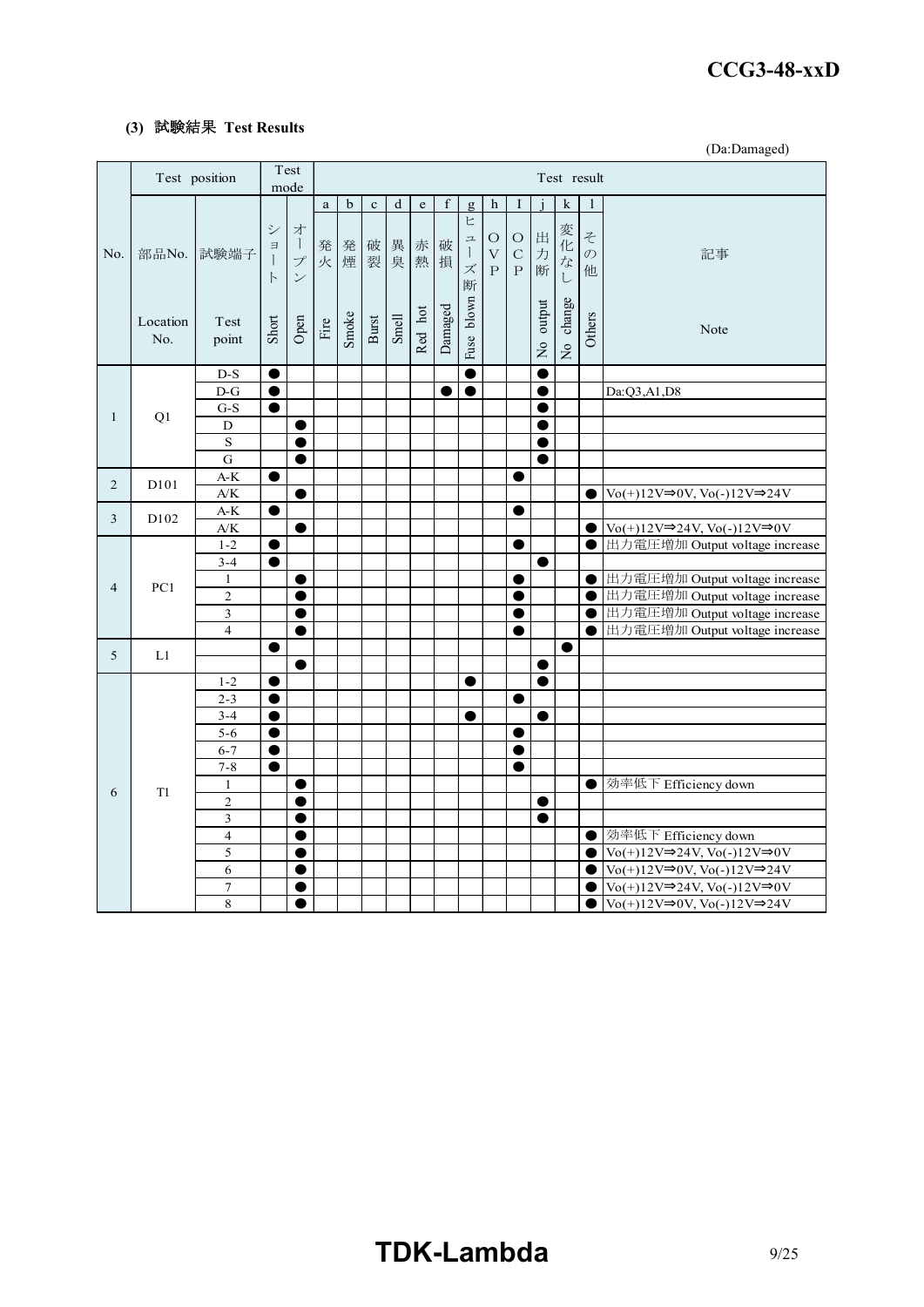### **5.** 振動試験 **Vibration Test**

**MODEL : CCG3-48-12D**

### **(1)** 振動試験種類 **Vibration Test Class**

・ 掃引振動数耐久試験 Frequency Variable Endurance Test

### **(2)** 使用装置 **Equipment Used**

・ 振動試験機 : EM2201 (IMV) Vibrator

### **(3)** 供試品台数 **The Number of D.U.T. (Device Under Test)**

- CCG3-48-12DF :  $1 \oplus (1$ unit)
- $CCG3-48-12DR$  :  $1 \triangleq$  (1unit)
	- モデル名末尾のアルファベットは端子形状を表します。(F:DIPタイプ、R:SMDタイプ)

The alphabet at the end of the model name shows the terminal shape. (F:DIP type, R:SMD type)

### **(4)** 試験条件 **Test Conditions**

| ・周波数範囲          | : $10 - 55$ Hz        | ・振動方向                      | : X, Y, Z         |          |
|-----------------|-----------------------|----------------------------|-------------------|----------|
| Sweep Frequency |                       | <b>Vibration Direction</b> |                   |          |
| · 掃引時間          | : 1.0分間               | ・振幅                        | : 1.65mm $(-\pm)$ |          |
| Sweep Time      | $1.0$ min             | Amplitude                  |                   | (const.) |
| · 試験時間          | : 各方向共 1時間            |                            |                   |          |
| Test Time       | 1 hour each direction |                            |                   |          |

### **(5)** 試験方法 **Test Method**

供試品を基板に取付け、それを取付台に固定する。

Fix the D.U.T. on the circuit board and fit it on the Fitting-Stage.

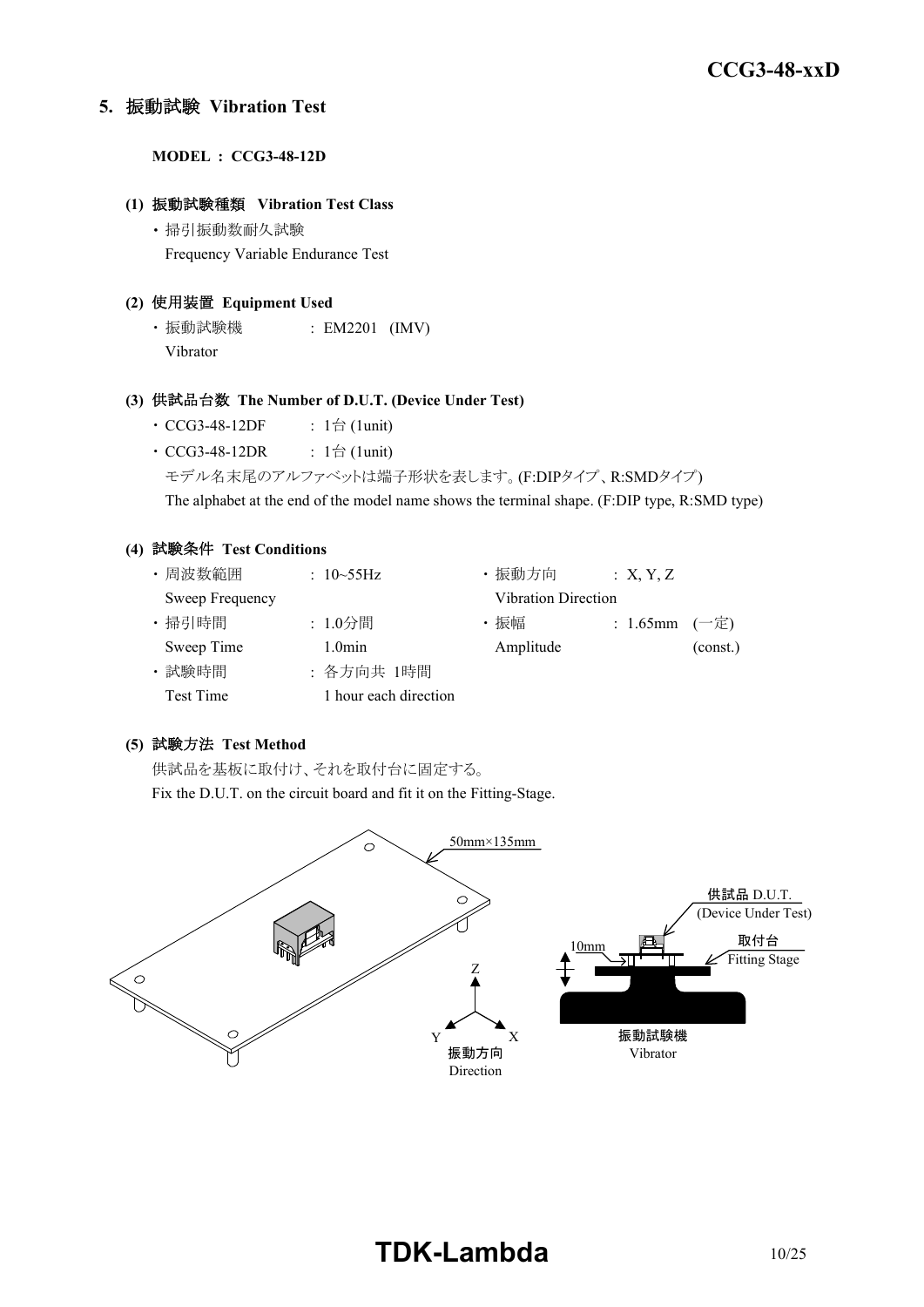### **(6)** 試験結果 **Test Results**

合格 **OK**

- ・ 試験条件 Test Conditions
	- Input Voltage **Output Current**
	- ・ 周囲温度 : 25ºC Ambient Temperature
	- 入力電圧 : 48VDC 出力電流 : CCG3-48-12D 0.13A (100%)
	- ※出力電圧測定箇所 : (+Vout) (-Vout) Measurement point of output voltage

### (6)-1 CCG3-48-12DF

| 測定確認項目<br>Check Item                           |               | 試験前<br><b>Before Test</b> | 試験後<br>After Test |
|------------------------------------------------|---------------|---------------------------|-------------------|
| 出力電圧<br>Output Voltage                         | V             | 23.979                    | 23.977            |
| 効率<br>Efficiency                               | $\frac{0}{0}$ | 84.18                     | 84.14             |
| 出力リップルノイズ電圧<br>Output Ripple and Noise Voltage | $mVp-p$       | 78.4                      | 76.4              |
| 入力変動<br>Line Regulation                        | mV            | 0.5                       | 0.2               |
| 負荷変動<br>Load Regulation                        | mV            | 0.9                       | 0.8               |
| 耐雷圧<br>Withstand Voltage                       |               | 異常無し<br>OK.               | 異常無し<br><b>OK</b> |
| 外観<br>Appearance                               |               | 異常無し<br><b>OK</b>         | 異常無し<br>ОK        |

### (6)-2 CCG3-48-12DR

| 測定確認項目<br>Check Item                           |               | 試験前<br><b>Before Test</b> | 試験後<br>After Test |
|------------------------------------------------|---------------|---------------------------|-------------------|
| 出力電圧<br>Output Voltage                         | V             | 23.967                    | 23.941            |
| 効率<br>Efficiency                               | $\frac{0}{0}$ | 83.48                     | 83.42             |
| 出力リップルノイズ電圧<br>Output Ripple and Noise Voltage | $mVp-p$       | 78.9                      | 79.4              |
| 入力変動<br>Line Regulation                        | mV            | 0.8                       | 0.7               |
| 負荷変動<br>Load Regulation                        | mV            | 0.8                       | 1.0               |
| 耐雷圧<br>Withstand Voltage                       |               | 異常無し<br>OK                | 異常無し<br>OK.       |
| 外観<br>Appearance                               |               | 異常無し<br>OK                | 異常無し<br><b>OK</b> |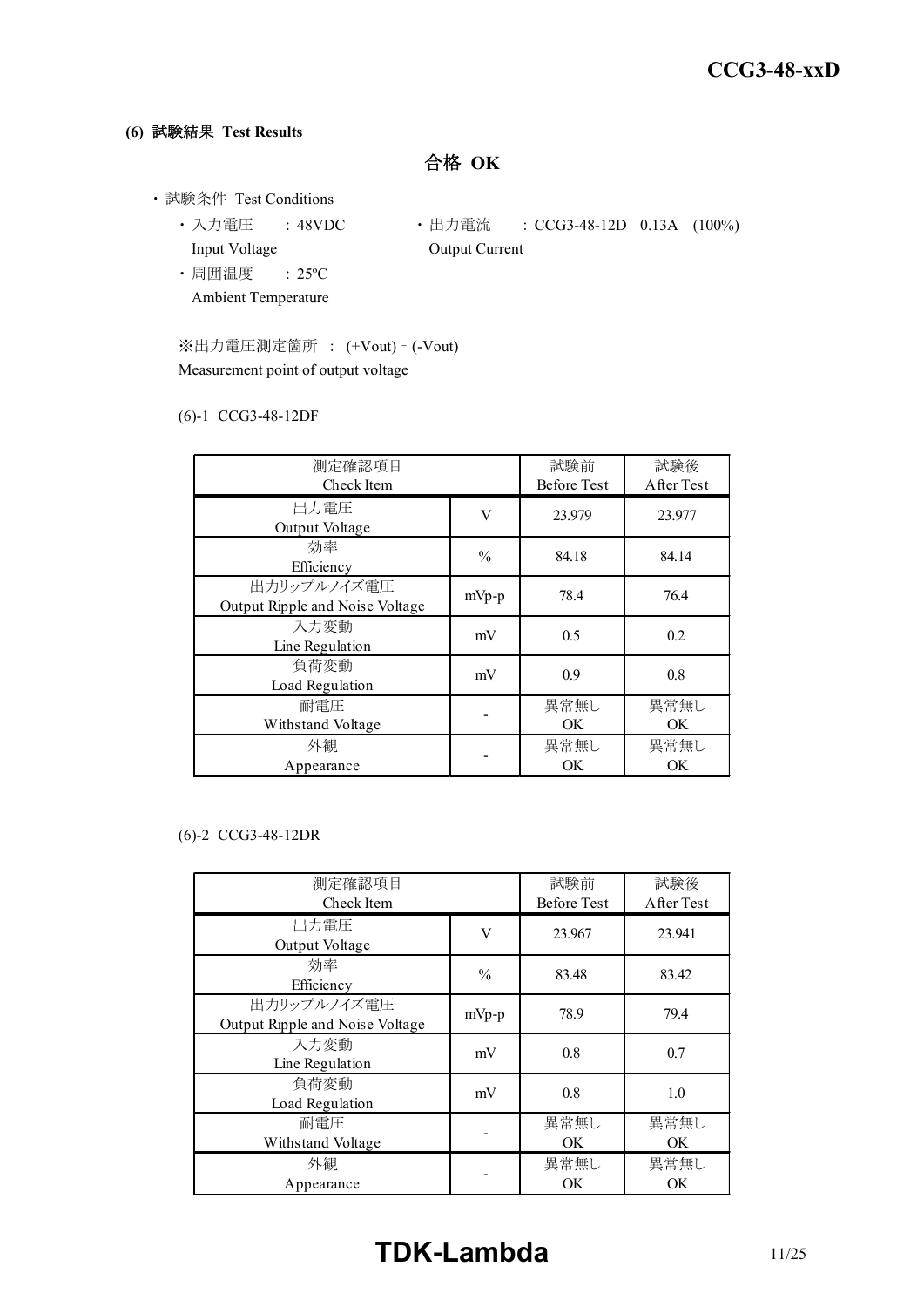### **6.** 衝撃試験 **Shock Test**

**MODEL : CCG3-48-12D**

### **(1)** 使用装置 **Equipment Used**

・ 振動試験機 : EM2201 (IMV) Vibrator

### **(2)** 供試品台数 **The Number of D.U.T. (Device Under Test)**

- $\cdot$  CCG3-48-12DF : 1台 (1unit)
- CCG3-48-12DR :  $1 \oplus (1$ unit)

モデル名末尾のアルファベットは端子形状を表します。(F:DIPタイプ、R:SMDタイプ) The alphabet at the end of the model name shows the terminal shape. (F:DIP type, R:SMD type)

### **(3)** 試験条件 **Test Conditions**

| ・パルス波形          | : 正弦半波                               | ・加速度         | : 490.3 m/s <sup>2</sup>         |
|-----------------|--------------------------------------|--------------|----------------------------------|
| Pulse Waveform  | Half Sine Waveform                   | Acceleration |                                  |
| ・衝撃方向           | : X, Y, Z                            | · 試験時間       | : $1 \text{lms} \pm 5 \text{ms}$ |
| Direction       |                                      | Test Time    |                                  |
| ・衝撃回数           | : +、-方向に各3回                          |              |                                  |
| Number of Times | 3 times each for $+$ , $-$ direction |              |                                  |

### **(4)** 試験方法 **Test Method**

供試品を基板に取り付け、それを取り付け台に固定する。 Fix the D.U.T. on the circuit board and fit it on the Fitting Stage.

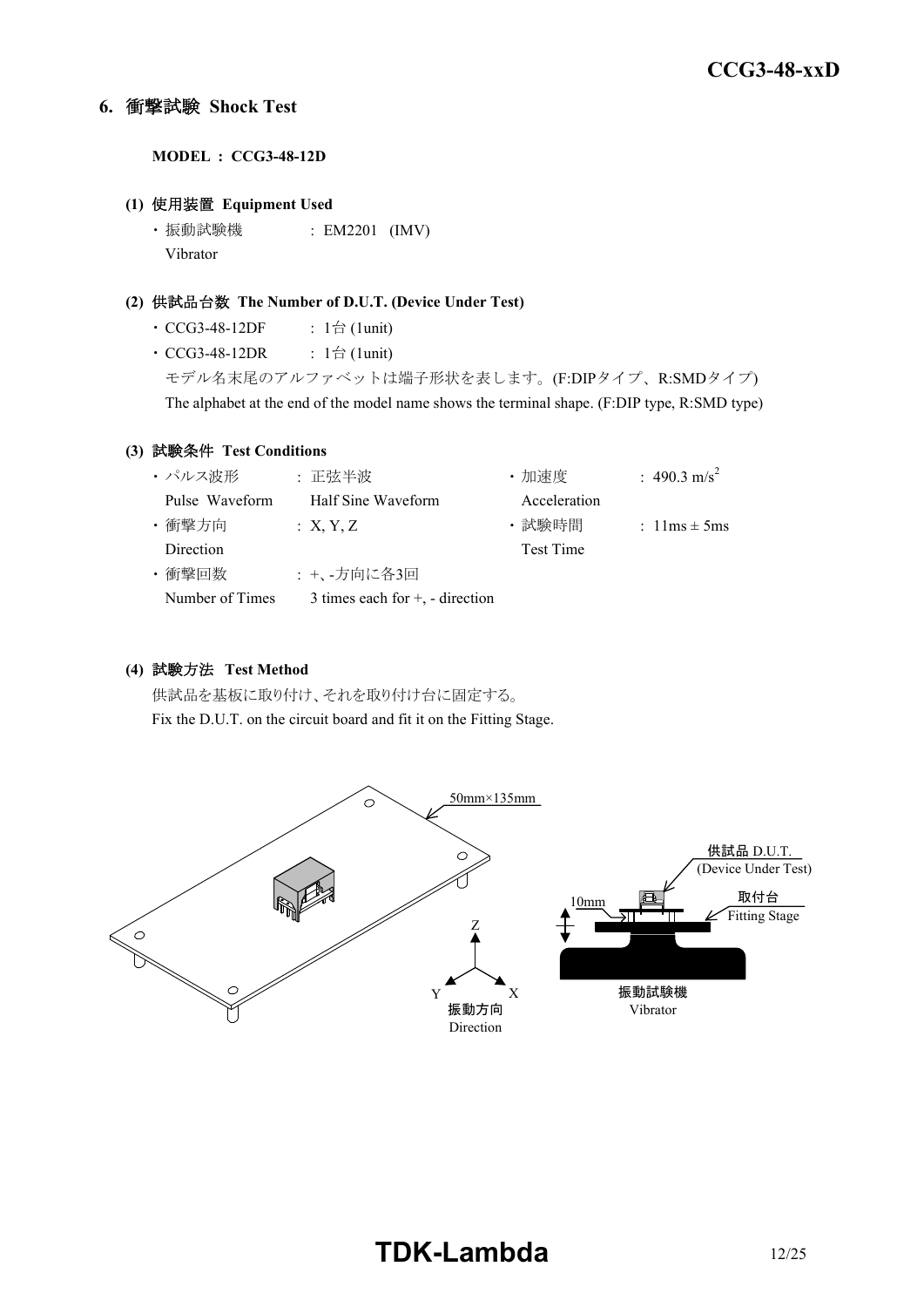### **(5)** 試験結果 **Test Results**

合格 **OK**

- ・ 試験条件 Test Conditions
	- Input Voltage **Output Current**
	- ・ 周囲温度 : 25ºC Ambient Temperature
	- 入力電圧 : 48VDC 出力電流 : CCG3-48-12D 0.13A (100%)
	- ※出力電圧測定箇所 : (+Vout) (-Vout) Measurement point of output voltage

### (5)-1 CCG3-48-12DF

| 測定確認項目<br>Check Item                           |               | 試験前<br><b>Before Test</b> | 試験後<br>After Test |
|------------------------------------------------|---------------|---------------------------|-------------------|
| 出力電圧<br>Output Voltage                         | V             | 23.979                    | 23.977            |
| 効率<br>Efficiency                               | $\frac{0}{0}$ | 84.18                     | 84.14             |
| 出力リップルノイズ電圧<br>Output Ripple and Noise Voltage | $mVp-p$       | 78.4                      | 76.4              |
| 入力変動<br>Line Regulation                        | mV            | 0.5                       | 0.2               |
| 負荷変動<br>Load Regulation                        | mV            | 0.9                       | 0.8               |
| 耐雷圧<br>Withstand Voltage                       |               | 異常無し<br>OK.               | 異常無し<br><b>OK</b> |
| 外観<br>Appearance                               |               | 異常無し<br>OK                | 異常無し<br>ОK        |

### (5)-2 CCG3-48-12DR

| 測定確認項目<br>Check Item                           |               | 試験前<br><b>Before Test</b> | 試験後<br>After Test |
|------------------------------------------------|---------------|---------------------------|-------------------|
| 出力電圧<br>Output Voltage                         | V             | 23.967                    | 23.941            |
| 効率<br>Efficiency                               | $\frac{0}{0}$ | 83.48                     | 83.42             |
| 出力リップルノイズ電圧<br>Output Ripple and Noise Voltage | $mVp-p$       | 78.9                      | 79.4              |
| 入力変動<br>Line Regulation                        | mV            | 0.8                       | 0.7               |
| 負荷変動<br>Load Regulation                        | mV            | 0.8                       | 1.0               |
| 耐雷圧<br>Withstand Voltage                       |               | 異常無し<br>OK                | 異常無し<br>OK.       |
| 外観<br>Appearance                               |               | 異常無し<br>OK                | 異常無し<br><b>OK</b> |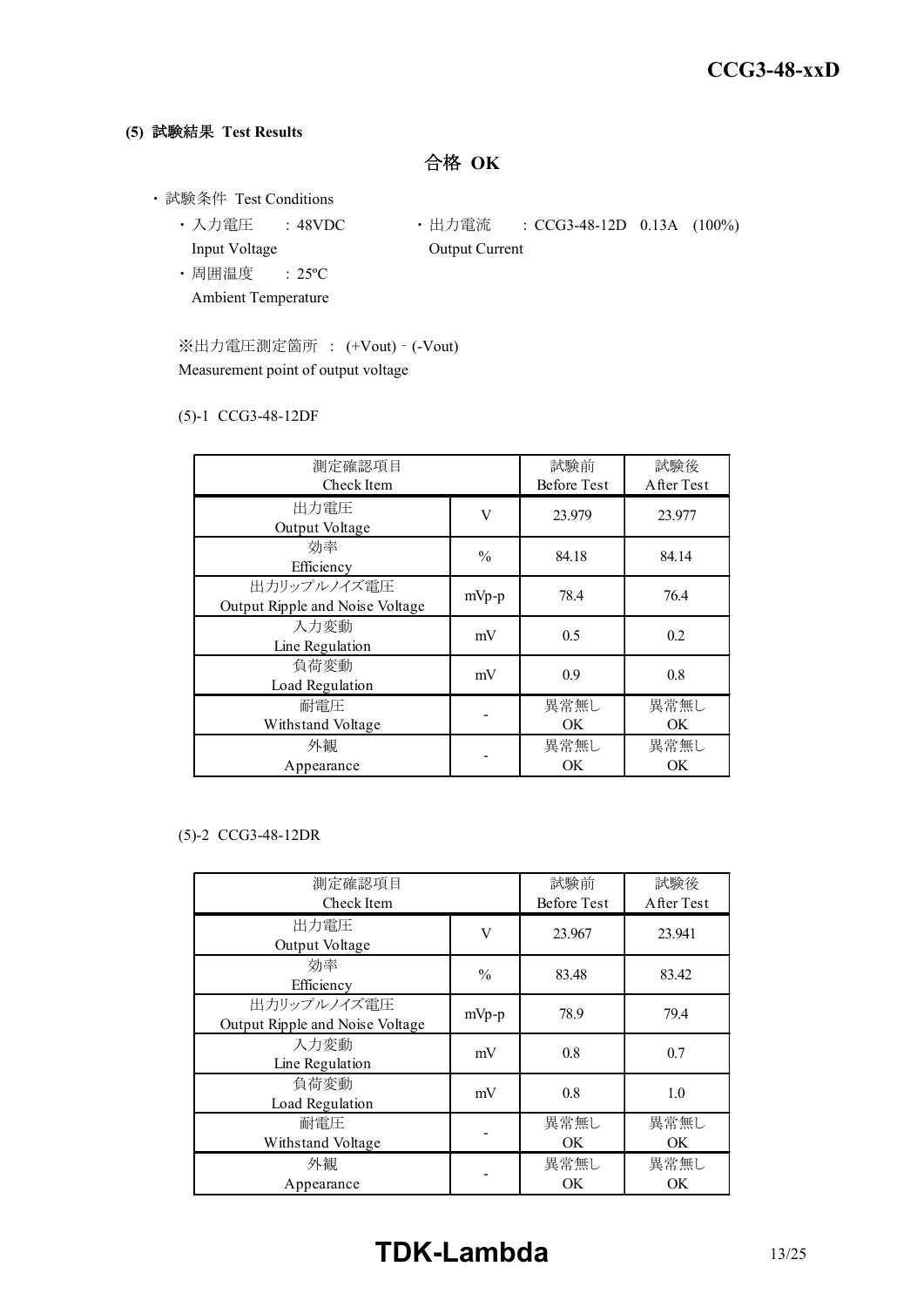### **7.** ノイズシミュレート試験 **Noise Simulate Test**

**MODEL : CCG3-48-15D**

| (1) 使用装置 Equipment Used                             |                              |                     |                    |        |
|-----------------------------------------------------|------------------------------|---------------------|--------------------|--------|
| ・ ノイズシミュレーター ___: INS-AX2-450TH                     |                              |                     | (Noise Laboratory) |        |
| Noise Simulator                                     |                              |                     |                    |        |
| · カップリングクランプ : CA-805B                              |                              |                     | (Noise Laboratory) |        |
| Coupling Clamp                                      |                              |                     |                    |        |
| (2) 供試電源台数 The number of D.U.T. (Device Under Test) |                              |                     |                    |        |
| $\cdot$ CCG3-48-15D                                 | : $1 \oplus (1 \text{unit})$ |                     |                    |        |
| (3) 試験条件 Test Conditions                            |                              |                     |                    |        |
| ・入力電圧                                               | : 48VDC                      |                     |                    |        |
| Input Voltage                                       |                              |                     |                    |        |
| ・出力電圧                                               | : 定格                         |                     |                    |        |
| Output Voltage                                      | Rated                        |                     |                    |        |
| ・出力電流                                               | : CCG3-48-15D                | 0A, 0.1A            | $(0\%, 100\%)$     |        |
| <b>Output Current</b>                               |                              |                     |                    |        |
| ・極性                                                 | $+$ , $-$                    |                     |                    |        |
| Polarity                                            |                              |                     |                    |        |
| ・ノイズ電圧                                              |                              | : 入力ポート 2kV、        | 信号ポート              | 0.75kV |
| Noise Level                                         | Input Port 2kV,              |                     | <b>Signal Port</b> | 0.75kV |
| ・印加モード                                              |                              | : 入力ポート ノーマル、 信号ポート |                    | コモン    |
| Mode                                                | <b>Input Port</b>            | Normal,             | Signal Port        | Common |
| ・パルス幅                                               | $: 50 - 1000$ ns             |                     |                    |        |
| Pulse Width                                         |                              |                     |                    |        |
| ・トリガ選択                                              | : Line                       |                     |                    |        |
| <b>Trigger Select</b>                               |                              |                     |                    |        |
| · 周囲温度                                              | $: 25^{\circ}C$              |                     |                    |        |

Ambient Temperature

### **(4)** 判定条件 **Acceptable Conditions**

1.試験中、5%を超える出力電圧の変動のない事

The regulation of output voltage must not exceed 5% of initial value during test.

2.試験後の出力電圧は初期値から変動していない事

The output voltage must be within the regulation of specification after the test.

3.発煙・発火のない事

Smoke and fire are not allowed.

### **(5)** 試験回路 **Test Circuit**

A. 入力ポート(+Vin、-Vin)に規定のインパルス・ノイズをノーマルモードで印加する Apply the specified Impulse Noise to the Input Ports(+Vin, -Vin) with Normal Mode

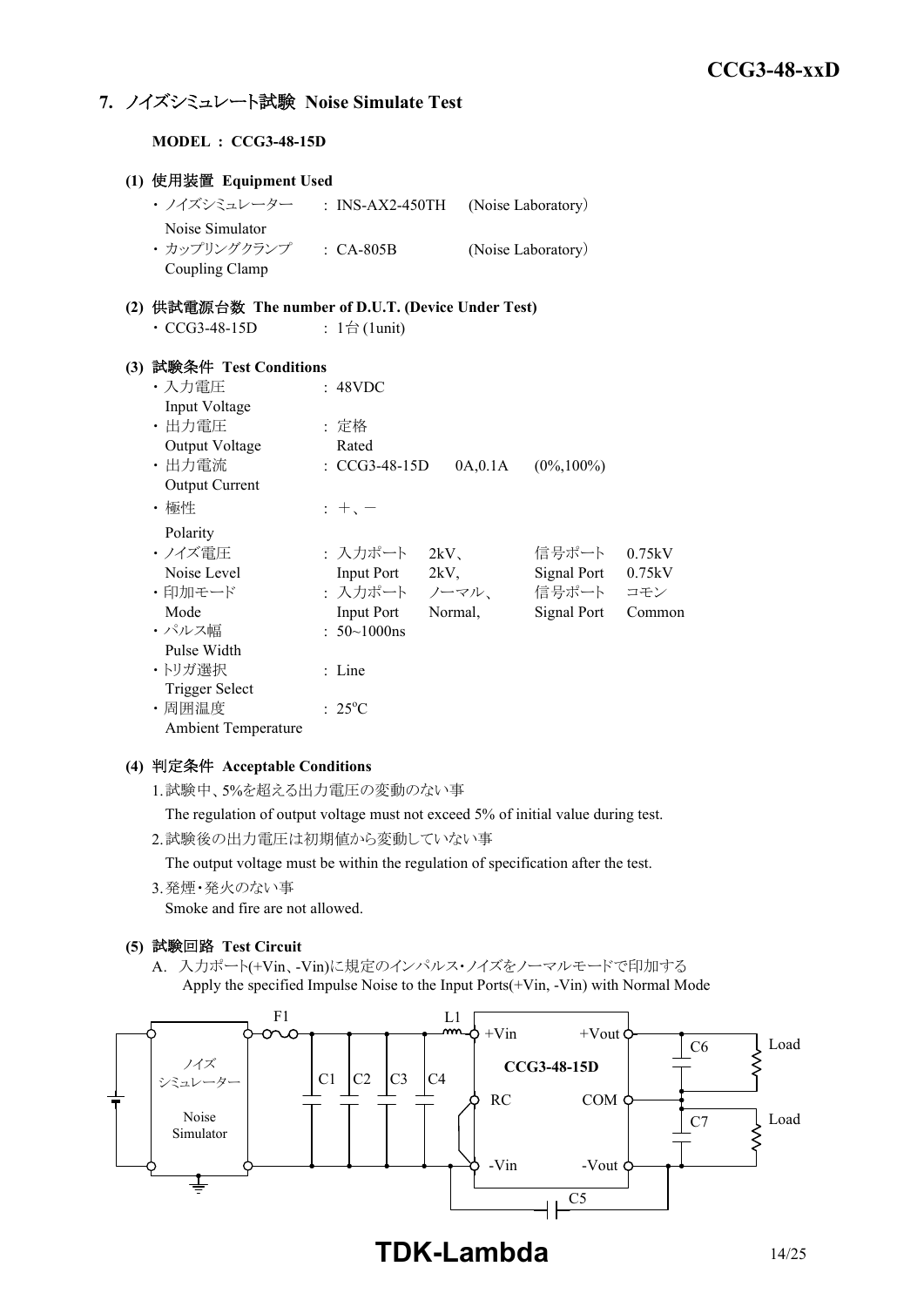*INSTRUCTION MANUAL* B. 信号ポート(RC、-Vin)に規定のインパルス・ノイズをコモンモードで印加する Apply the specified Impulse Noise to the Signal Ports(RC,-Vin) with Common Mode.



| ・セラミックコンデンサ (C1, C2, C3) |          | :100V        |           | $4.7\mu$ F (CM316X7S475K100A, Kyocera) |      |
|--------------------------|----------|--------------|-----------|----------------------------------------|------|
| Ceramic Cap.             |          |              |           |                                        |      |
| ・セラミックコンデンサ (C4)         |          | :100V        |           | $2.2 \mu F$ (C3216X7S2A225K,           | TDK) |
| Ceramic Cap.             |          |              |           |                                        |      |
| ・セラミックコンデンサ (C5)         |          | : 2kV        |           | 1000pF (C4520X7R3D102K, TDK)           |      |
| Ceramic Cap.             |          |              |           |                                        |      |
| ・ セラミックコンデンサ             | (C6, C7) | :25V         | $10\mu F$ | (C3216X7R1E106K,                       | TDK) |
| Ceramic Cap              |          |              |           |                                        |      |
| ・ヒューズ                    | (F1)     | : 1.25A      |           | (DC86V11CT 1.25A, SOC)                 |      |
| Fuse                     |          |              |           |                                        |      |
| ・インダクター                  | (L1)     | $: 22 \mu H$ |           | 650mA (LQH32PB220MNC, MURATA)          |      |
| Inductor                 |          |              |           |                                        |      |

**(6)** 試験結果 **Test Results**

合格 **OK**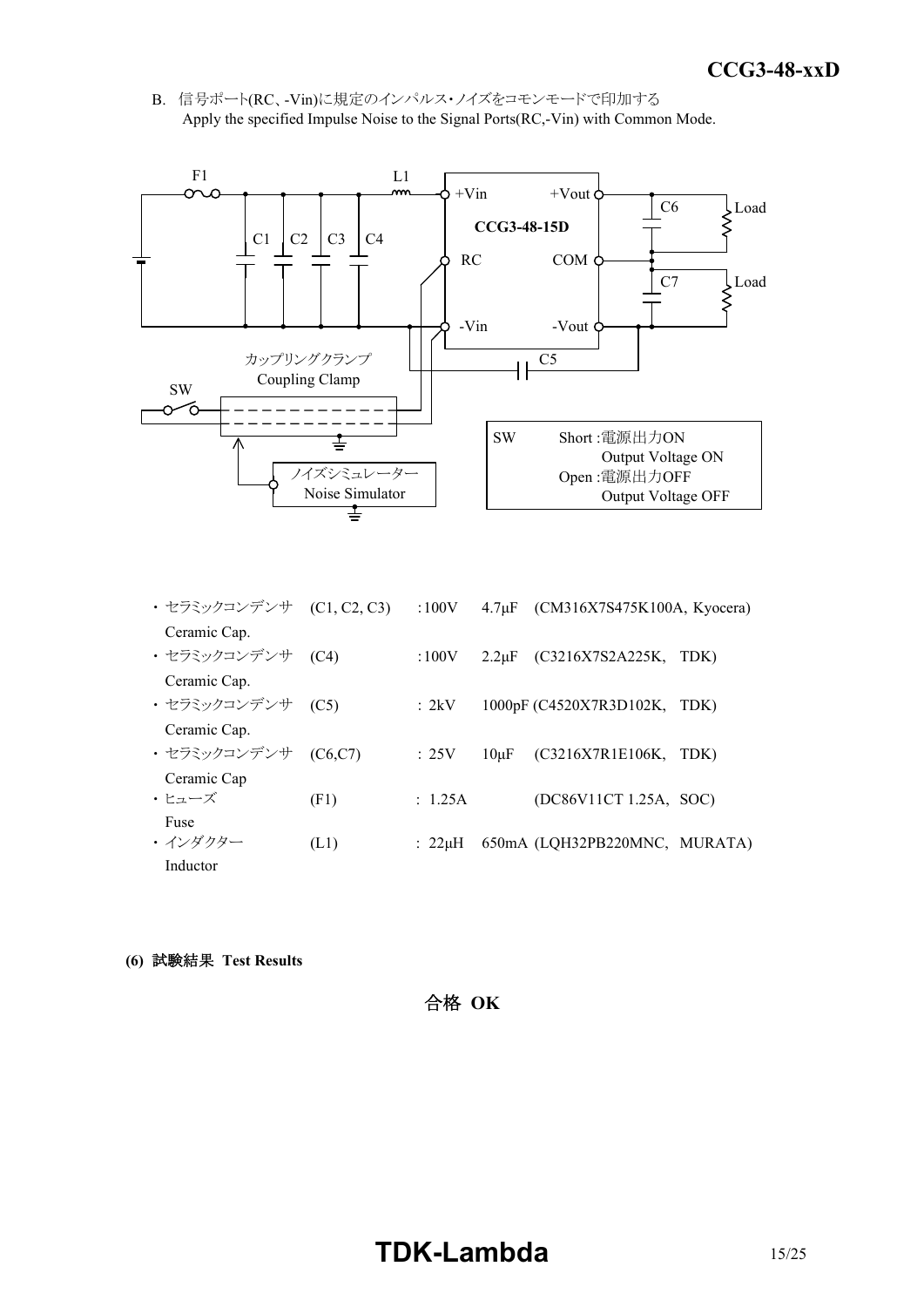### **8.** はんだ耐熱性試験 **Resistance to Soldering Heat Test**

### **MODEL : CCG3-48-12D**

**(1) DIP Type**

### **(1)-1** 使用装置 **Equipment Used**

・ 自動はんだ付け装置 : TLC-350XIV (SEITEC) Automatic Dip Soldering Machine

### **(1)-2** 供試品台数 **The Number of D.U.T. (Device Under Test)**

•  $CCG3-48-12DF$  :  $1$   $\oplus$  (1unit)

### **(1)-3** 試験条件 **Test Conditions**

| ・溶融はんだ温度                  | $\div 260^{\circ}$ C | ・予備加熱温度                 | $\div$ 120 <sup>o</sup> C |
|---------------------------|----------------------|-------------------------|---------------------------|
| Dip Soldering Temperature |                      | Pre-heating Temperature |                           |
| ・浸漬保持時間                   | : 12 秒間              | ・予備加熱時間                 | : 60 秒間                   |
| Dip time                  | 12 seconds           | Pre-heating Time        | 60 seconds                |

### **(1)-4** 試験方法 **Test Method**

初期測定の後、供試体を基板にのせ、自動はんだ付装置でフラックス浸漬、予備加熱 、はんだ付けを 行う。常温常湿下に1時間放置し、出力に異常がないことを確認する。

After the initial characteristics measurement. Then fix the D.U.T. on a circuit board, transfer to flux-dipping, preheat and solder in the automatic dip soldering machine. Leave it for 1 hour at the room temperature, then check if there is no abnormal output.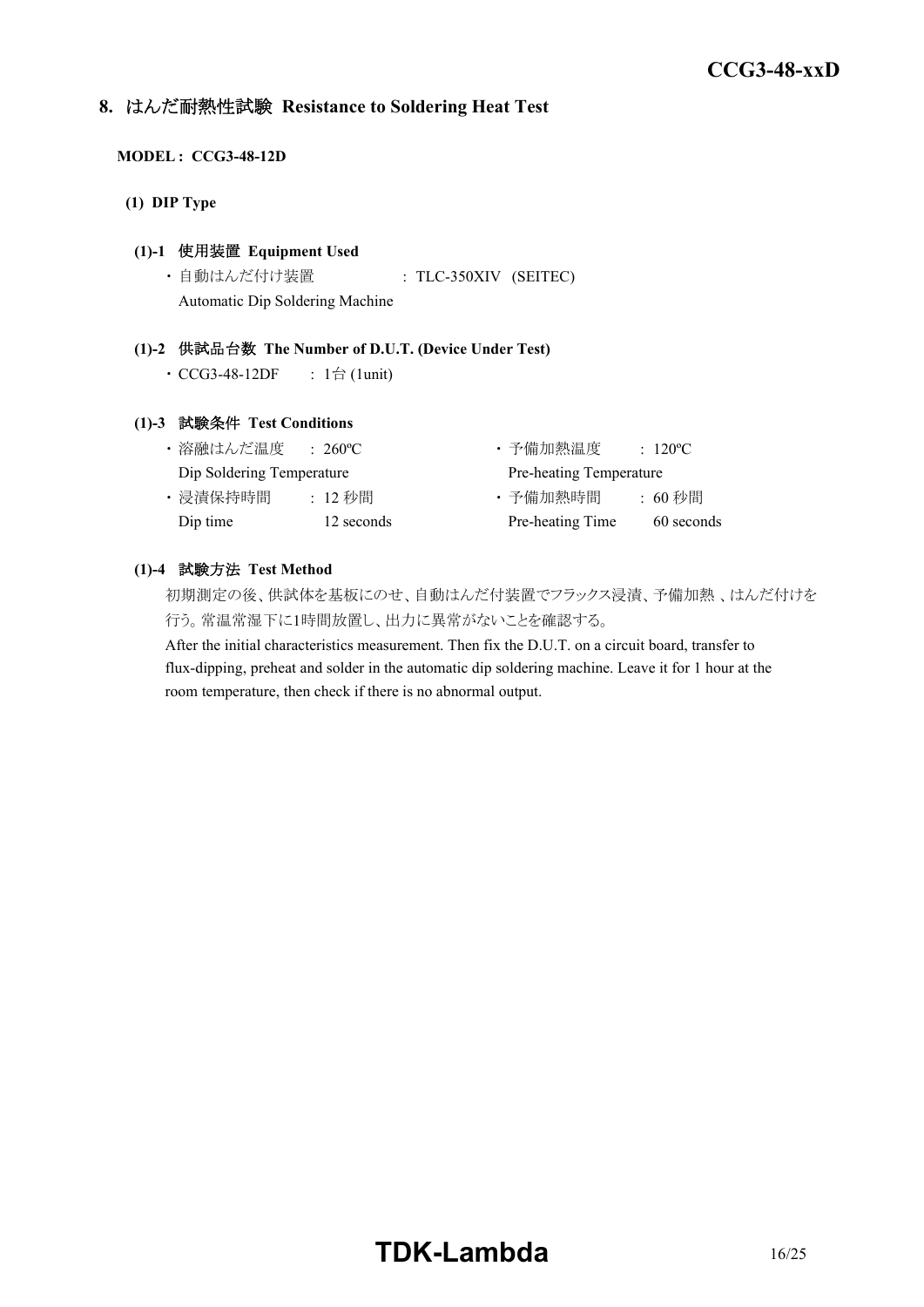### **(1)-5** 試験結果 **Test Results**

合格 **OK**

- ・ 試験条件 Test Conditions
	- 入力電圧 : 48VDC 出力電流 : CCG3-48-12DF 0.13A (100%) 周囲温度 : 25℃ Input Voltage Output Current Ambient Temperature

※出力電圧測定箇所 : (+Vout) – (-Vout) Measurement point of output voltage

| 測定確認項目<br>Check Item                           |               | 試験前<br><b>Before Test</b> | 試験後<br>After Test |
|------------------------------------------------|---------------|---------------------------|-------------------|
| 出力電圧<br>Output Voltage                         | V             | 23.974                    | 23.979            |
| 効率<br>Efficiency                               | $\frac{0}{0}$ | 84.15                     | 84.18             |
| 出力リップルノイズ電圧<br>Output Ripple and Noise Voltage | $mVp-p$       | 75.4                      | 78.4              |
| 入力変動<br>Line Regulation                        | mV            | 2.6                       | 0.5               |
| 負荷変動<br>Load Regulation                        | mV            | 1.0                       | 0.9               |
| 耐雷圧<br>Withstand Voltage                       |               | 異常無し<br>OK.               | 異常無し<br>OK.       |
| 外観<br>Appearance                               |               | 異常無し<br>OK.               | 異常無し<br>OK.       |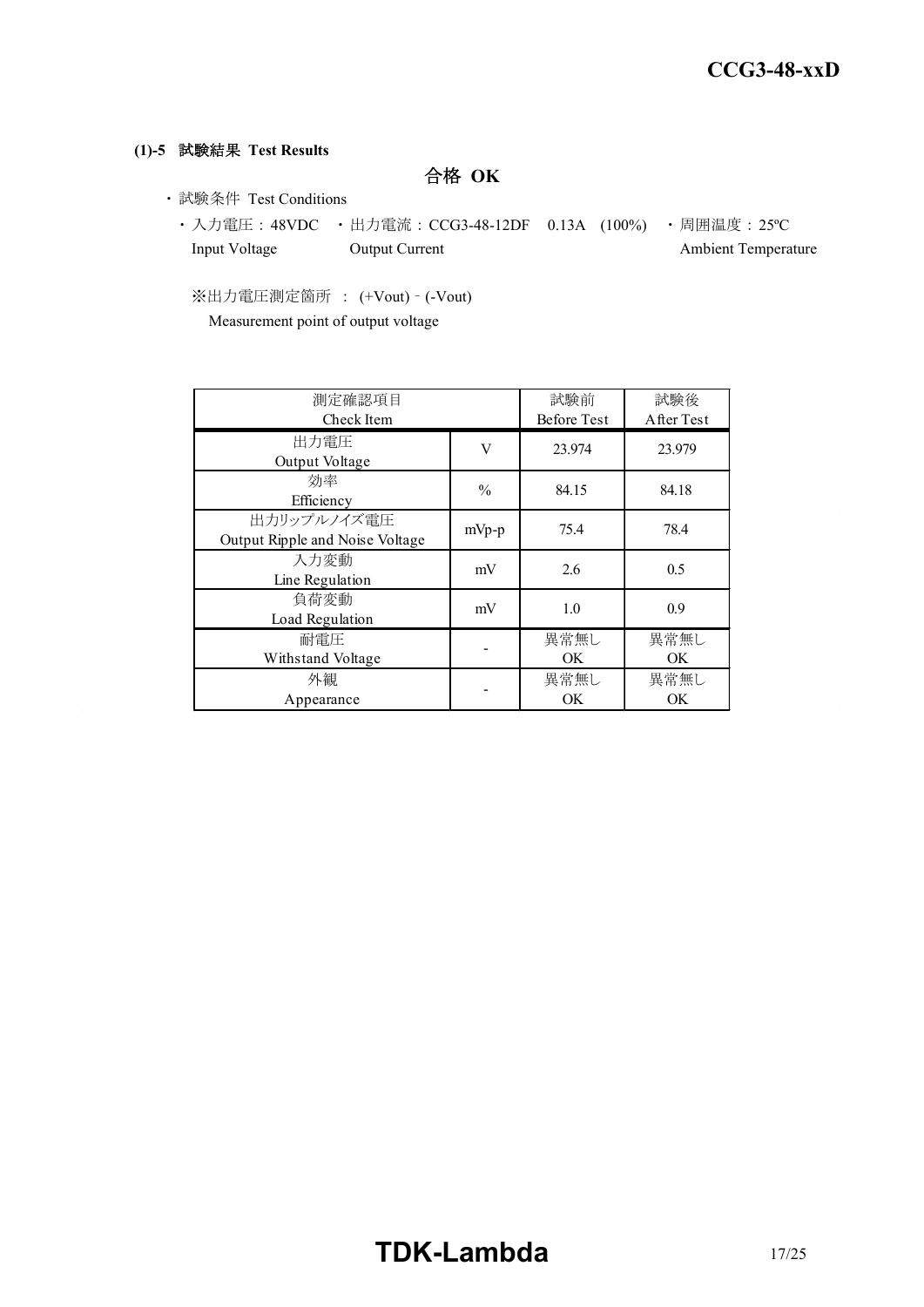### **(2) SMD Type**

### **(2)-1** 使用装置 **Equipment Used**

| ・リフロー炉      | : TNV-M508CR-P (タムラ製作所) |
|-------------|-------------------------|
| Reflow Oven | (TAMURA)                |

### **(2)-2** 供試品台数 **The Number of D.U.T. (Device Under Test)**

| $\cdot$ CCG3-48-12DR | : 1台 (1unit) |
|----------------------|--------------|
|----------------------|--------------|

### **(2)-3** 試験条件 **Test Conditions**

| ・最大加熱温度                     | : $250^{\circ}$ C ~ $255^{\circ}$ C |                  |                     |
|-----------------------------|-------------------------------------|------------------|---------------------|
| Maximum-heating Temperature |                                     |                  |                     |
| ・本加熱温度                      | :230°C 以上                           | ・本加熱時間           | : $30 \pm 10$ 秒間    |
| <b>Reflow Temperature</b>   | $230^{\circ}$ C over                | Reflow Time      | $30 \pm 10$ seconds |
| ・予備加熱温度                     | : $150^{\circ}$ C ~ $180^{\circ}$ C | ・予備加熱時間          | : 90±30 秒間          |
| Pre-heating Temperature     |                                     | Pre-heating Time | $90 \pm 30$ seconds |

### **(2)-4** 試験方法 **Test Method**

初期測定の後、供試品をはんだ印刷された基板にのせ、リフロー炉で予備加熱、はんだ付けを行う。 常温常湿下に1時間放置し、出力に異常がないことを確認する。

After the initial characteristics measurement.

Then fix the D.U.T. on a solder pasted circuit board, transfer to pre-heat and solder in the reflow oven. Leave it for 1 hour at the room temperature, then check if there is no abnormal output.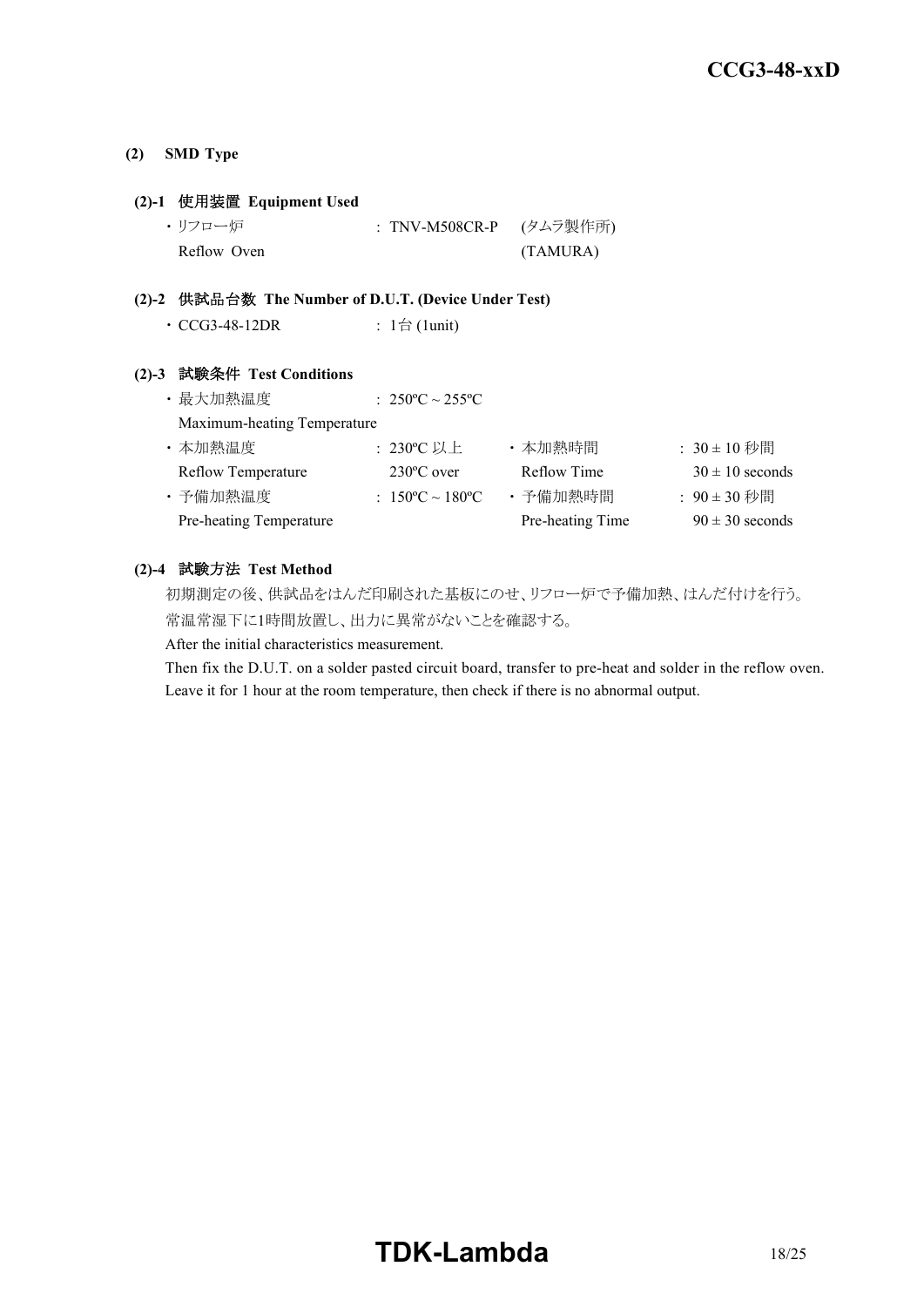### **(2)-5** 試験結果 **Test Results**

合格 **OK**

- ・ 試験条件 Test Conditions
	- ・ 入力電圧 : 48VDC ・ 出力電流 : CCG3-48-12DR 0.13A (100%) ・ 周囲温度 : 25ºC Input Voltage Output Current Ambient Temperature

※出力電圧測定箇所 : (+Vout) – (-Vout) Measurement point of output voltage

| 測定確認項目<br>Check Item                           |               | 試験前<br><b>Before Test</b> | 試験後<br>After Test |
|------------------------------------------------|---------------|---------------------------|-------------------|
| 出力電圧<br>Output Voltage                         | V             | 23.964                    | 23.967            |
| 効率<br>Efficiency                               | $\frac{0}{0}$ | 83.50                     | 83.48             |
| 出力リップルノイズ電圧<br>Output Ripple and Noise Voltage | $mVp-p$       | 80.8                      | 78.9              |
| 入力変動<br>Line Regulation                        | mV            | 0.1                       | 0.2               |
| 負荷変動<br>Load Regulation                        | mV            | 1.2                       | 0.7               |
| 耐雷圧<br>Withstand Voltage                       |               | 異常無し<br>OK                | 異常無し<br>OK        |
| 外観<br>Appearance                               |               | 異常無し<br>OK                | 異常無し<br><b>OK</b> |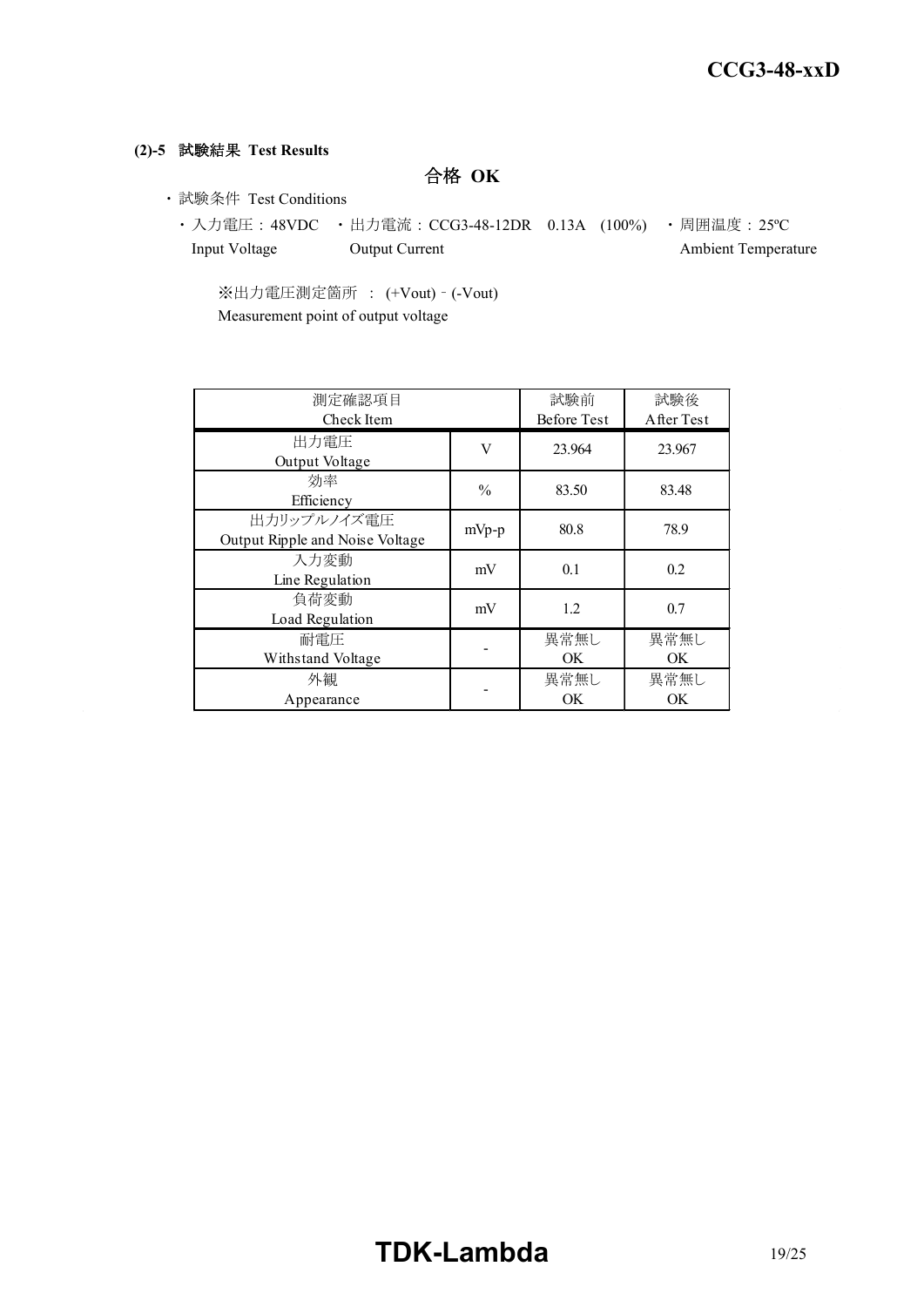### **9.** 熱衝撃試験 **Thermal Shock Test**

**MODEL : CCG3-48-12D**

**(1)** 使用装置 **Equipment Used** ・ 冷熱衝撃装置 : ES-77LH-R (HITACHI) Thermal Shock Chamber **(2)** 供試品台数 **The Number of D.U.T. (Device Under Test)** • CCG3-48-12D : 15台 (15units) **(3)** 試験条件 **Test Conditions** ・ 電源周囲温度 : - 40ºC ⇔ 125ºC Ambient Temperature ・ 試験時間 : 30min ⇔ 30min Test Time ・ 試験サイクル : 500 サイクル Test Cycle 500 Cycles ・ 非動作 Not Operating 1cycle 30min  $-40^{\circ}$ C  $-$ 125ºC

### **(4)** 試験方法 **Test Method**

初期測定の後、供試品を試験槽に入れ、上記サイクルで試験を行う。500サイクル後に、供試品を 常温常湿下に1時間放置し、出力に異常がない事を確認する。

30min

After the initial characteristics measurement. Then put the D.U.T. in testing chamber, and test it according to the above cycle. 500 cycles later, leave it for 1 hour at the room temperature, then check if there is no abnormal output.

**(5)** 試験結果 **Test Results**

合格 **OK**

・ 試験条件 Test Conditions

・ 入力電圧 : 48VDC ・ 出力電流 : CCG3-48-12D 0.13A (100%) ・ 周囲温度 : 25ºC Input Voltage Output Current Ambient Temperature

※出力電圧測定箇所 : (+Vout) – (-Vout) Measurement point of output voltage

測定データは次項に示す。

See next page for measuring data.

# **TDK-Lambda** 20/25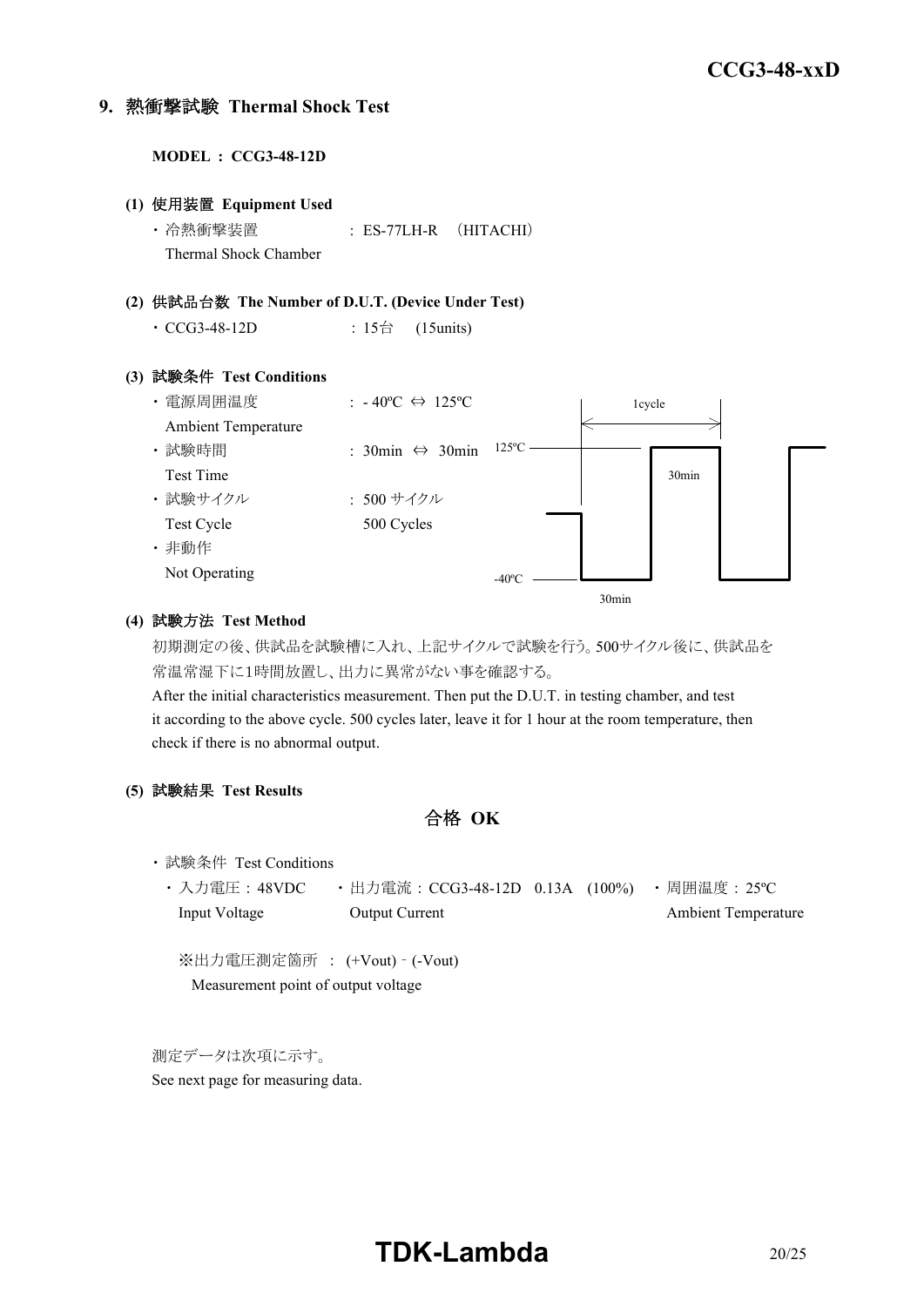

**TDK-Lambda** 21/25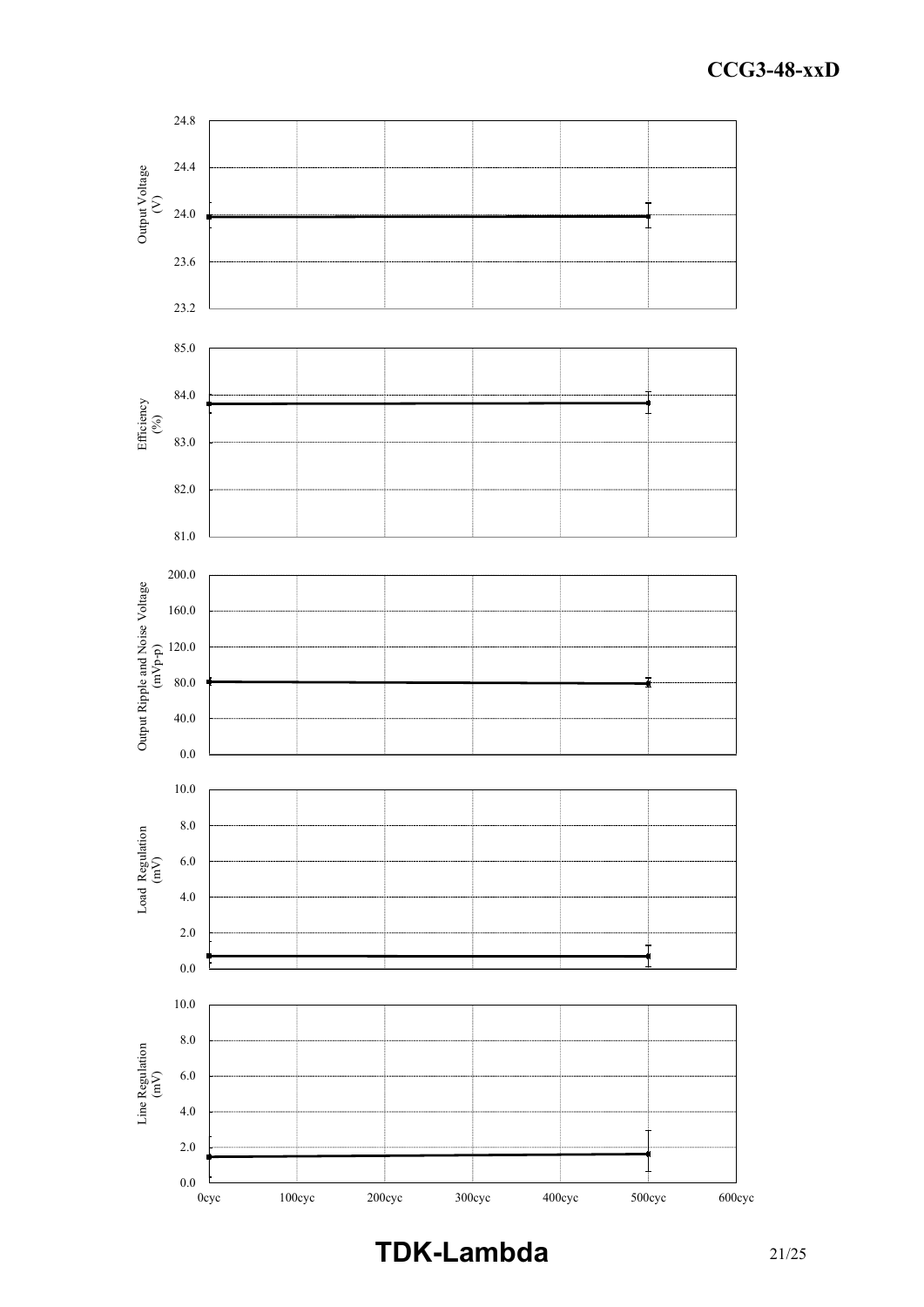#### *INSTRUCTION MANUAL* **10.** 高温加湿通電試験 **High Temperature and High Humidity Bias Test**

**MODEL : CCG3-48-12D**

### **(1)** 使用装置 **Equipment Used**

・ 恒温恒湿槽 : PR-1KH (ESPEC) TEMP.&HUMID. CHAMBER

### **(2)** 供試品台数 **The Number of D.U.T. (Device Under Test)**

• CCG3-48-12D : 15台 (15units)

#### **(3)** 試験条件 **Test Conditions**



### **(4)** 試験方法 **Test Method**

初期測定の後、供試体を試験槽に入れ、槽の温度を室温(25ºC)から周囲温度が規定温度(85ºC) になるまで徐々に上げる。 供試体を規定の条件にて500時間試験を行い、常温常湿下に1時間放置 した後、出力に異常がない事を確認する。

After the initial characteristics measurement. Then put the D.U.T. in testing chamber, and the ambient temperature is gradually increased from 25ºC to 85ºC. Test the D.U.T for 500 hours according to above conditions and leave D.U.T. for 1 hour at the room temperature, then check if there is no abnormal output.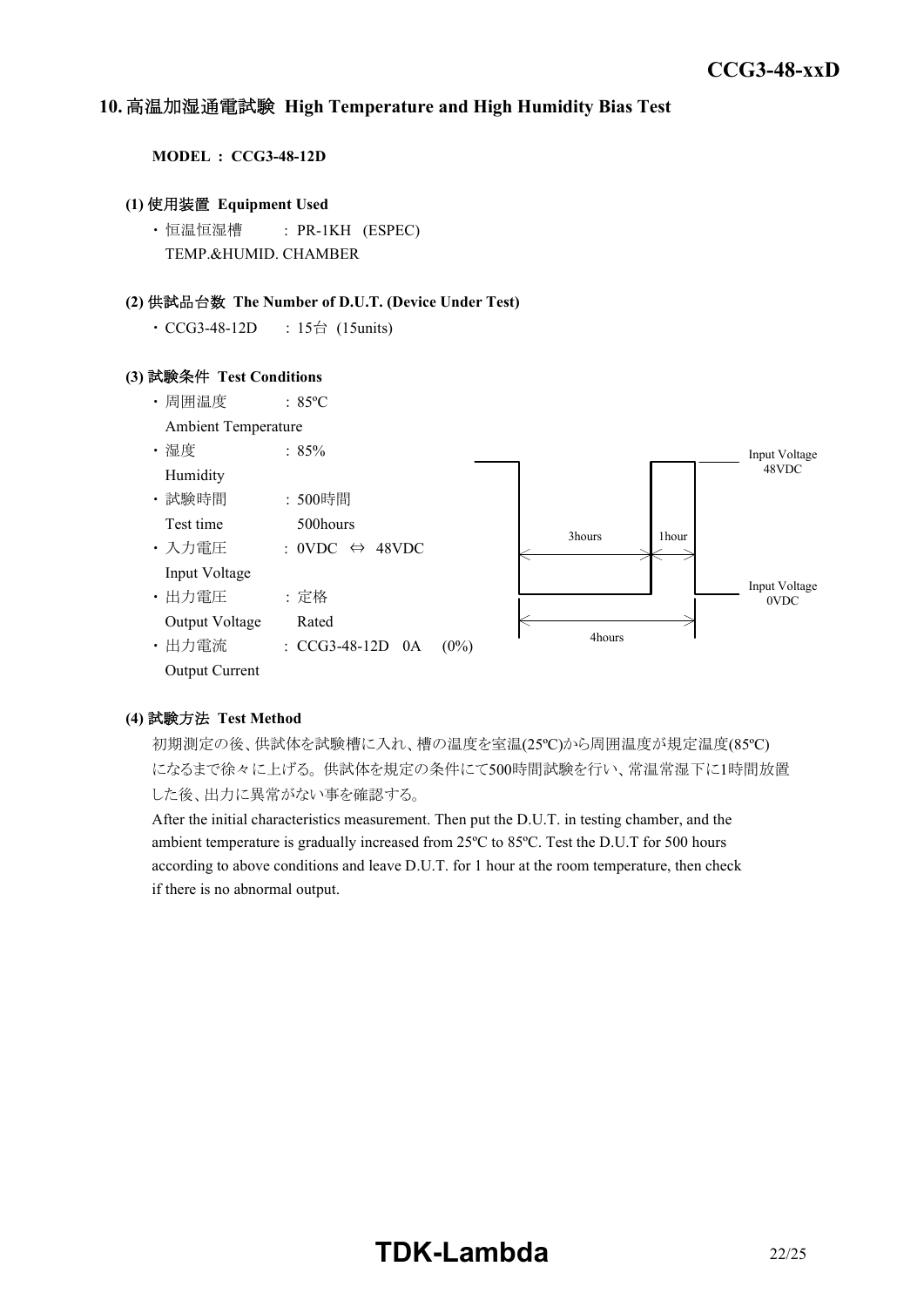### **(5)** 試験結果 **Test Results**

合格 **OK**

- ・ 試験条件 Test Conditions
	- 入力電圧 : 48VDC 出力電流 : CCG3-48-12D 0.13A (100%) 周囲温度 : 25℃ Input Voltage **Output Current** Current Ambient Temperature

※出力電圧測定箇所 : (+Vout) – ( -Vout) Measurement point of output voltage

| 測定確認項目<br>Check Item                           |               |                   | 試験後<br>After Test |
|------------------------------------------------|---------------|-------------------|-------------------|
| 出力電圧<br>Output Voltage                         | V             | 24.044            | 24.046            |
| 効率<br>Efficiency                               | $\frac{0}{0}$ | 83.80             | 83.88             |
| 出力リップルノイズ電圧<br>Output Ripple and Noise Voltage | $mVp-p$       | 79.2              | 85.4              |
| 入力変動<br>Line Regulation                        | mV            | 0.7               | 1.5               |
| 負荷変動<br>Load Regulation                        | mV            | 2.4               | 2.8               |
| 耐電圧<br>Withstand Voltage                       |               | 異常無し<br><b>OK</b> | 異常無し<br>OK        |
| 外観<br>Appearance                               |               | 異常無し<br><b>OK</b> | 異常無し<br>OK        |

上記は代表サンプルの測定結果です。他サンプルもほぼ同等の結果です。

The above data is the result of the representative sample.

Other samples have almost the same results.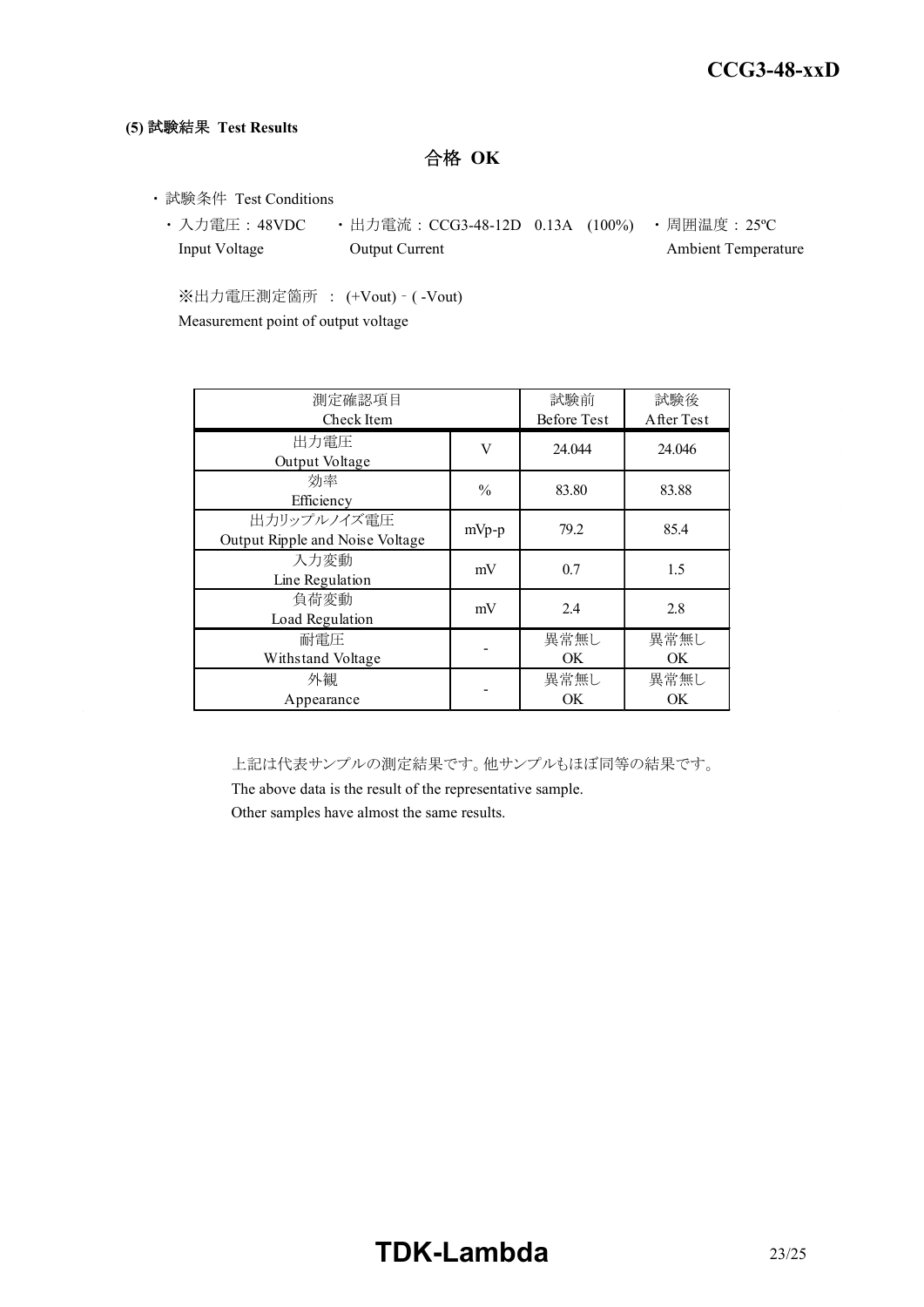### **11.** 高温連続通電試験 **High Temperature Bias Test**

**MODEL : CCG3-48-12D**

### **(1)** 使用装置 **Equipment Used**

・ 恒温槽 : PSL-2KPH (ESPEC) THERMAL CHAMBER

### **(2)** 供試品台数 **The Number of D.U.T. (Device Under Test)**

• CCG3-48-12D : 15台 (15units)

### **(3)** 試験条件 **Test Conditions**

- ・ 周囲温度 : 85ºC
- Ambient Temperature
- ・ 試験時間 : 2000時間
- Test time 2000 hours
- ・ 入力電圧 : 48VDC Input Voltage

・ 出力電圧 : 定格

- Output Voltage Rated
- ・ 出力電流 : CCG3-48-12D 0.13A (100%)
- Output Current

### **(4)** 試験方法 **Test Method**

初期測定の後、供試体を試験槽に入れ、槽の温度を室温(25ºC)から周囲温度が規定温度(85ºC) になるまで徐々に上げる。 供試体を規定の条件にて2000時間試験を行い、常温常湿下に1時間放置 した後、出力に異常がない事を確認する。

After the initial characteristics measurement. Then fix the D.U.T. in testing chamber, and the ambient temperature is gradually increased from 25ºC to 85ºC. Test the D.U.T for 2000 hours according to above conditions and leave D.U.T. for 1 hour at the room temperature, then check if there is no abnormal output.